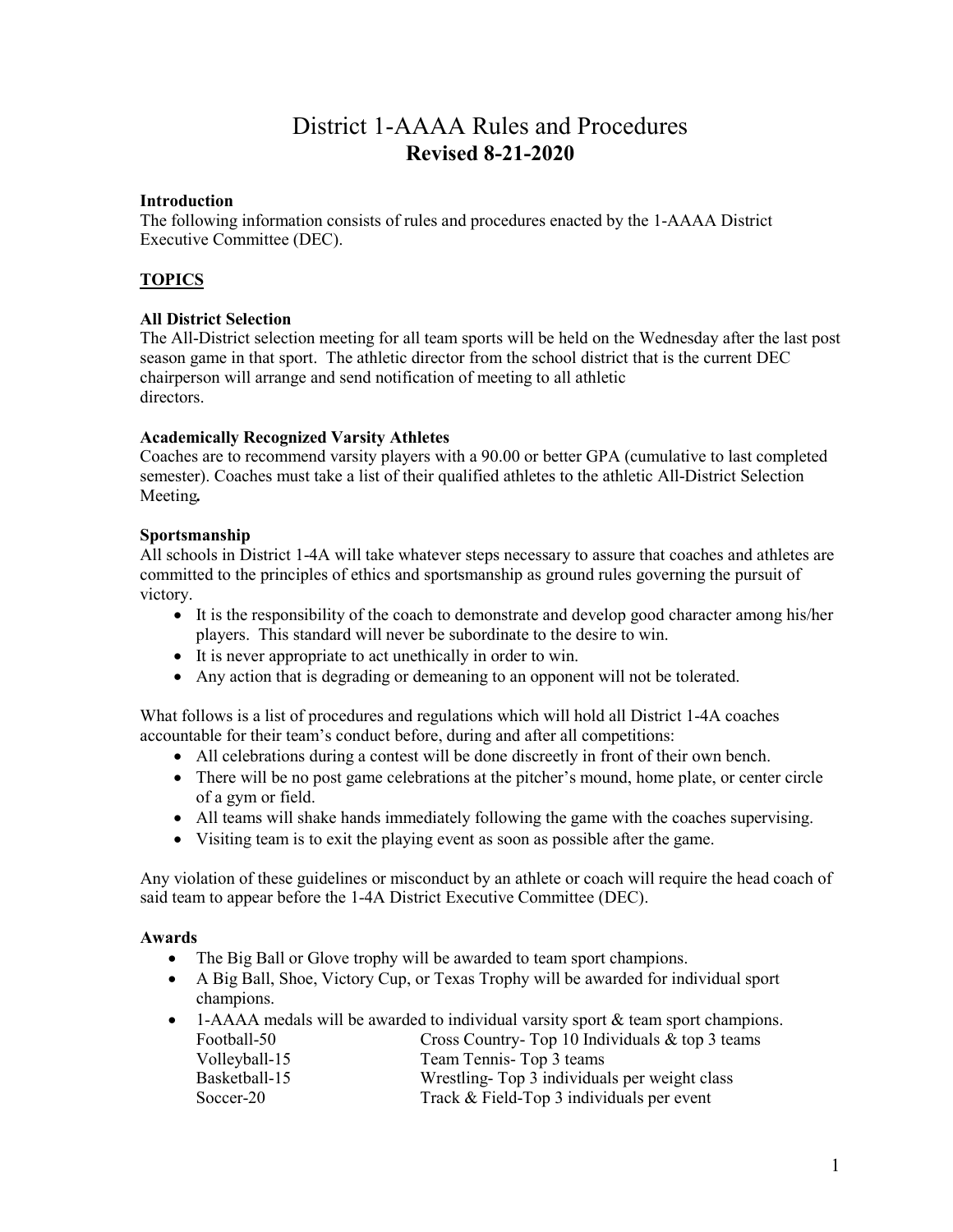| Softball-20 | Spring Tennis-Top 3 individuals per event |
|-------------|-------------------------------------------|
| Baseball-20 | Golf-top 2 medalists; top 2 teams         |

• If any teams tie for the district championship at the varsity, junior varsity or  $9<sup>th</sup>$  grade level in any 1-AAAA sport; each team will be declared co-champion and receive a district championship trophy.

### **Band Chaperones**

- The number of chaperones and equipment personnel for each band (including auxiliary groups) will be limited to 10 individuals per school.
- Official chaperone badges will be issued to all schools.
- Any volunteers that exceed the number of passes given to a high school will need to purchase tickets to be admitted to the activity.
- Stadium managers will make sure these guidelines are enforced.

### **DEC Chairperson**

- Gary Rundell, Mountain View (Clint ISD), will serve as the 1-AAAA DEC Chairperson for 2020-2021.
- Email: [gary.rundell@clint.net](mailto:gary.rundell@clint.net) School: 915-926-5000 Fax: 915-855-2503

### **DEC Minutes**

The 1-AAAA minutes will not be published online.

### **District Meet Entries and Hosting Rotation**

The date for submitting entries will be established by the District 1-AAAA Meet Director based on the hosting rotation (see chart below).

### **District 1-AAAA Individual Sport Hosting Rotation**

Each district will host one pair of meets/tournaments or track each year. The high schools in the district will co-host the contests under the direction of the respective Athletic Offices.

| <b>SPORT</b>         | 2020-2021        | 2021-2022        |
|----------------------|------------------|------------------|
| <b>Cross Country</b> | Ysleta ISD       | Clint ISD        |
| Golf                 | Fabens ISD       | Ysleta ISD       |
| <b>Spring Tennis</b> | San Elizario ISD | Fabens ISD       |
| Track                | Clint ISD        | San Elizario ISD |
| Wrestling $(1-5A)$   |                  |                  |

### **UIL Eligibility Forms**

- Varsity eligibility forms will be recorded through the 1-AAAA DEC Chairperson and each Athletic Office.
- Sub-Varsity eligibility forms will be recorded through each Athletic Office.
- Team sport and individual sport eligibility forms are due prior to the first contest.
- Online- UIL Portal

### **El Paso Athletic Hall of Fame**

- Each campus may submit a resume and nominate an outstanding male and an outstanding female athlete for the County Schools category.
- Resumes will be due in mid-March.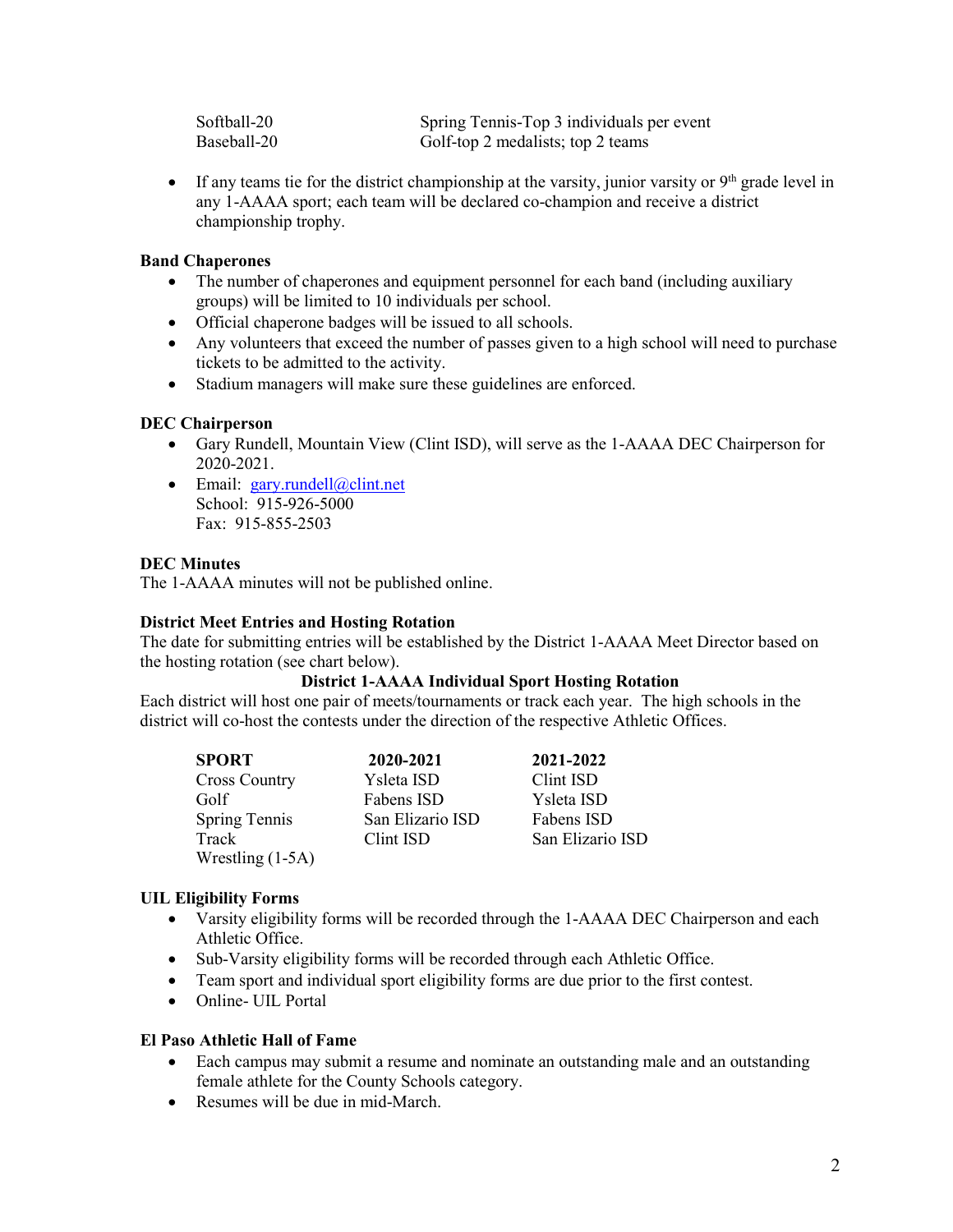• 1-AAAA Honorees will be recognized at the May banquet.

# **Noisemakers**

- District 1-AAAA schools will follow UIL Rules for Gymnasiums and Field Houses (1208 (m)).
- Additionally, devices that are disruptive or dangerous and other devices that detract from the game are prohibited.

### **Passes**

- Passes will not be honored for the 2020-21 season due to limited capacity from COVID-19 Pandemic.
- School Board Members, Superintendent, Assistant Superintendents, Athletic Directors, Assistant Athletic Directors, and Campus Admin will be the only visitors allowed into games.
- Press passes ?????

### **Postponements**

- 1-AAAA will follow UIL guidelines for varsity competition.
- Sub-varsity games cancelled will not be rescheduled.

### **Previous Athletic Participation Forms (PAPFs)**

- All PAPFs will need to be completed online.
- http://www.uiltexas.org/uil-portal-documents

### **Realignments for 2020-2021**

- Seven teams comprise 1-AAAA for 2020-2021.
- The draw for rotation is:  $1 = Young$  Women's Academy,  $2 = San$  Elizario,  $3 = Fabens$ , 4=Riverside, 5=Clint, 6=Mountain View, 7=Harmony
- YWA only plays  $9<sup>th</sup>/JV$  girls sports and Harmony Varsity (they will combine for girls sports to play all 3 levels)

# **Sub-Varsity Eligibility and Participation**

- Only  $9<sup>th</sup>$  graders may compete on  $9<sup>th</sup>$  teams.
- $9<sup>th</sup>$ ,  $10<sup>th</sup>$  and  $11<sup>th</sup>$  graders may compete on junior varsity teams.
- $\bullet$  12<sup>th</sup> grade students may not compete on JV teams, but may compete in Open Divisions if available and varsity team is complete.

### **Fees**

- DEC Chairperson is responsible for payment of 2020-2021 UIL Spring fees.
- Each school shall be assessed an equal amount to cover the expenses at the end of the current year.

### **Public Address Announcements**

- Commercials on the public address system at district games or activities will be limited to school organizations.
- Announcers are to limit their description of play to statements after the play has developed and not have a vociferous and exciting narration of the play as it develops.
- All announcers should read and follow the UIL Techniques and Materials for High school Sports Announcers: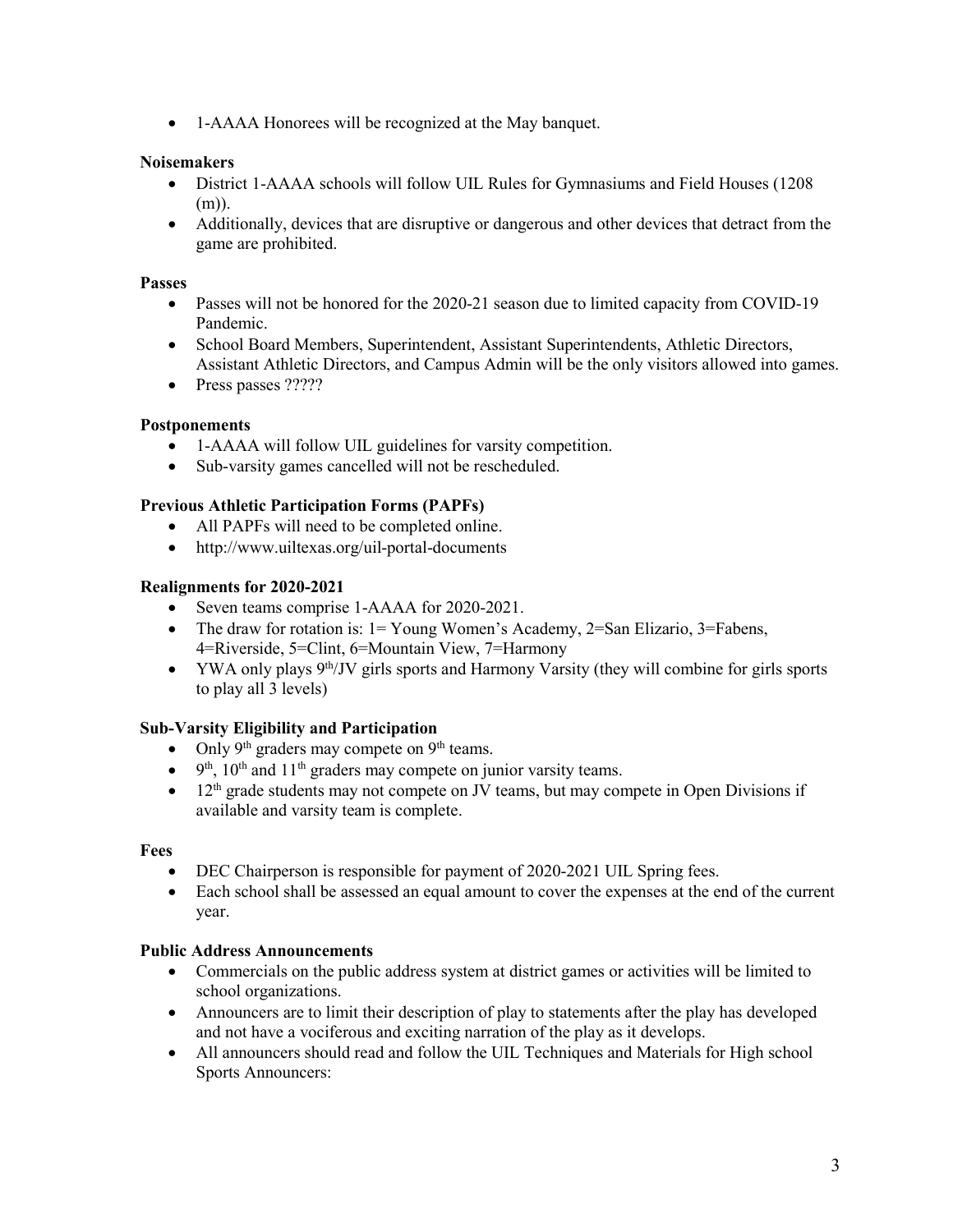https://www.uiltexas.org/media/info/techniques-and-materials-for-high-school-sportsannouncers

# **Noisemakers**

- Balloons. Live animal mascots, cannons, firearms, fireworks, etc. are prohibited at UIL athletic contests. Except in their normal course of business, emergency vehicles shall not flash lights or sound sirens during the course of a game.
- Noisemakers are prohibited at UIL athletic events held in field houses or gymnasiums.
- Releasing balloons is prohibited at UIL athletic events held outdoors.
- Additionally, devices that are disruptive or dangerous and other devices that detract from the game/contest are prohibited.

# **Ticket Prices**

- **Varsity Football** Adult: \$4.00 Student: \$2.00
- **Volleyball & Basketball**  Adult: \$2.00 Student: \$1.00

# **Run-Throughs & Spirit Guidelines**

- Each school may have run-through/run-through signs which may be used only at the beginning of games and at the beginning of the second half. Anyone helping out with the runthrough must return to the stands after team has run through.
- Flags and mascots may not be displayed in front of visiting stands.
- No victory lines other than uniformed school groups will be allowed on the playing field. non-students must remain outside the end zone. unauthorized personnel should not go on the playing field/court before or during games, or at half-time.
- Half-time shows will be limited to uniformed groups, bands and drill/dance teams.

# **Other provisions**

• No media personnel or their equipment shall be in the team area (NCAA football rules and interpretations). This includes members of the school media.

# **SPORTS**

# **Football**

- A. Playing Field
	- District officials, coaches, players are the only ones allowed on the playing field. The playing field includes the end zones.
- B. Press Box Guidelines
	- The host school will provide adequate space for two or more coaches from the visiting team.
	- The host school will provide adequate space for two or more individuals from the visiting team to film.
	- The host school will provide adequate space and facilities for two persons from the visiting radio station.
- C. Game Ball
	- The official game ball may be an NCAA approved ball.
	- Each team will provide their own ball when they have possession.
- D. Uniforms
	- Home team will wear dark jerseys and visiting team will wear white jerseys.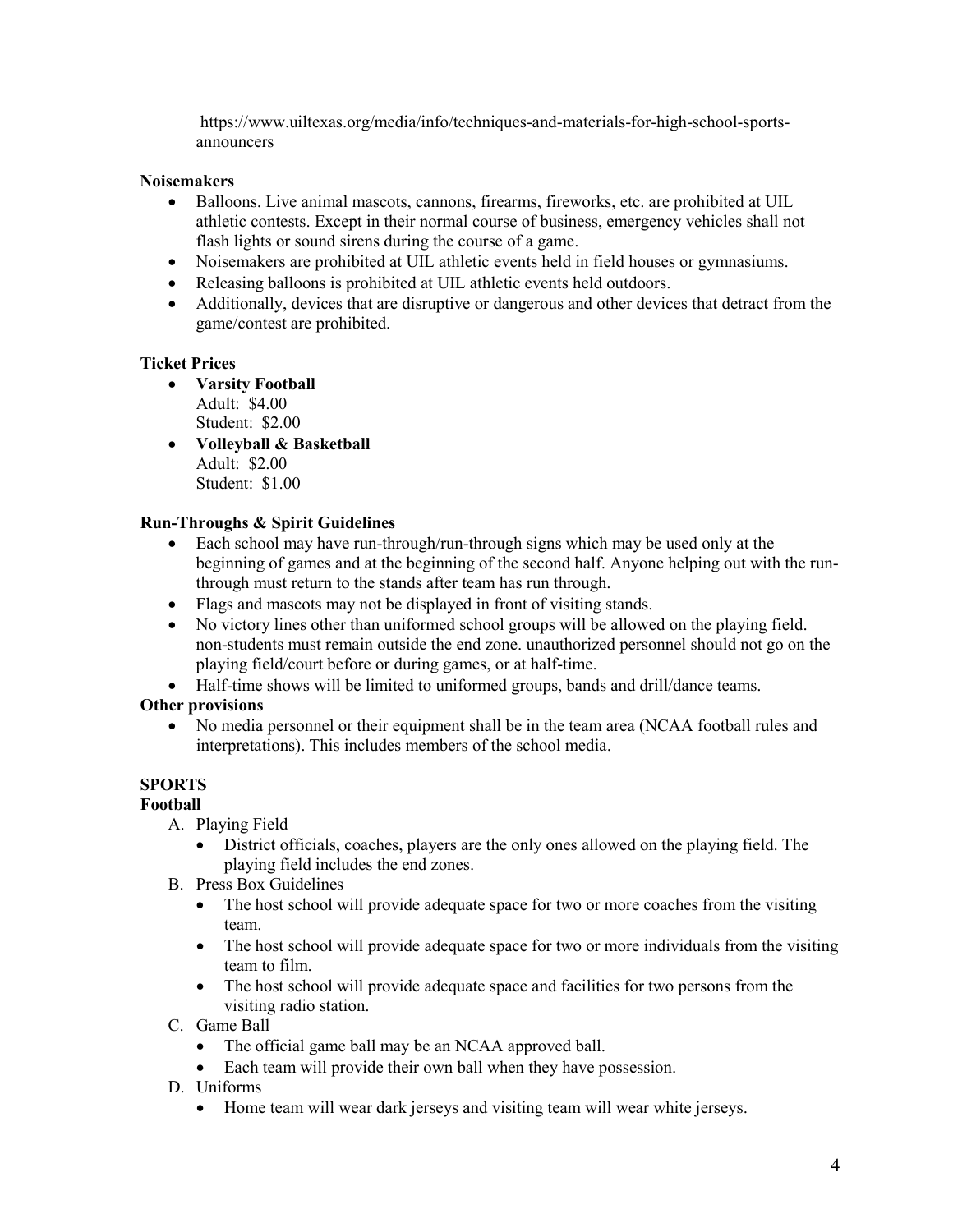- E. Videotaping and Film Exchange
	- Videotaping is allowed in compliance with Constitution and Contest Rules of the UIL, or by prior consent of both schools.
	- Each school shall have the privilege of making a game film or tape.
	- Each school should be provided with adequate facilities to film the game.
	- The tape must be new. There will be no copies over tapes. Exchange shall be ODK/ Inner Cut/ Wide and Tight.
	- Each member school is obligated to exchange any two films requested by the opponent including the previous week's film. Arrangements for this exchange will be made by the two coaches. All teams in 1-4A are using Hudl and will discuss the exchange each week. There will be an exchange of at least 2 games (2 on Wednesday and 1 on game day).
	- District schools may not furnish films of district games to a non-district school for playoff purposes unless the district school is in the playoffs and the exchange is part of the normal fill exchange.
- F. General Responsibilities
	- Member schools will make every effort to foster good and pleasant relations between schools.
	- The home team is responsible for keeping and maintaining order. It shall be the responsibility of the host school (Principal, Asst. Principal, Game Supervisor) to initiate corrective measures at all district football games to prevent unusual disturbances from individuals or groups.
	- All member schools shall adhere to the UIL Athletic Code.
	- All concessions including radio and television rights, game programs, etc., will belong to the home team. Each school may designate one home radio station to broadcast any or all games in which it is involved as provided in the General Policies.
	- The home school will provide appropriate medical aid to the best extent of the school.
	- The visiting team is responsible for supervision of their fans and students in an effort to maintain order.
	- Opposing team will stay on their half of the field during warm up.
- G. Officials
	- El Paso Football Officials Association (EPFOA) Chapter will be used.
	- In all district games, 7 UIL/TASO certified officials will be used.
	- All officials must be agreed upon by opposing coaches, as per coaches pick in May.
	- It is the responsibility of the host school to secure officials.
	- Clock  $&$  chain crew shall be the responsibility of the EPFOA and shall be responsible adults.
	- A coach may scratch during the season but within an adequate time frame to allow for replacement. This does not guarantee a different crew for said game.
- H. Time Schedules
	- Pre-Game:
		- The playing field is to be kept clear 90 minutes for players to warm up. Both teams will clear the field 20 minutes prior to the game. Time schedule:
		- 6:40 Teams clear field
		- 6:42 Presentations/Exchange of gifts
		- 6:55 Anthem
		- 6:57 Official coin flip
	- Half-Time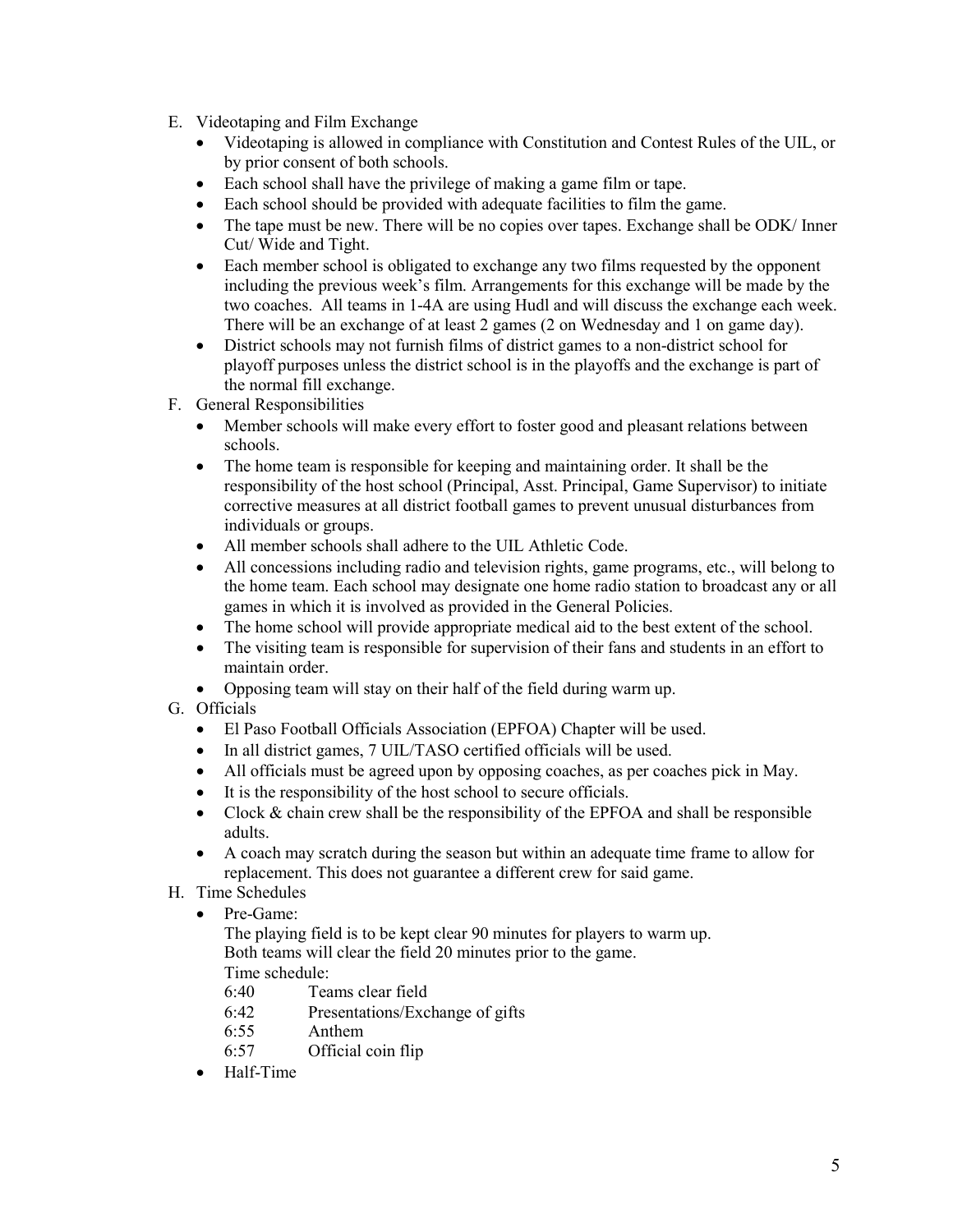Half-Time will be 20 minutes. The referee will notify both coaches at least 4 minutes before the start of the second half. 28 minutes will be allotted for homecoming. Bands will have 10 minutes to enter, perform, and leave the field. The second (Home) band will begin immediately after the first (visitor) band leaves the field.

It is the responsibility of the principal to see that each band director has a copy of the district minutes. It is also their responsibility to make sure that the bans are cleared off the field.

At the end of the ballgame, the visiting band can play their school song, and then the home team can play their school song.

Fans will not be allowed on the fields after the games at Clint ISD, Fabens ISD and San Elizario ISD.

I. Scores

• Report all scores for all levels to MaxPreps within 48 hours after each game.

- J. All District Teams
	- All District teams will be selected at the district meeting to be held the week following the last post season game for the district.
	- The announcement of the All-District selections will be withheld until the district representatives have been eliminated from the playoffs.
	- The head coach of the District Champion will chair the selection.
	- Players will be nominated by their own coaches.
	- Voting will be by secret ballot. Coaches may not vote for their own player.
	- First and second teams will be voted on independently, and selection will include, is not limited to the following number of players and positions:

| Newcomer             | 1              |
|----------------------|----------------|
| <b>MVP</b>           | 1              |
| <b>Offensive MVP</b> | 1              |
| Defensive MVP        | 1              |
| Quarterback          | $\mathbf{1}$   |
| <b>Running Back</b>  | 3              |
| Tight End            | $\overline{2}$ |
| Receiver             | $\overline{2}$ |
| Center               | $\mathbf{1}$   |
| Offensive Line       | 4              |
| Defensive Line       | 3              |
| Defensive End        | $\overline{2}$ |
| Linebacker           | 3              |
| Defensive Back       | $\overline{4}$ |
| Kicker               | $\mathbf{1}$   |
| Punter               | $\mathbf 1$    |
| Utility              | 1              |
| Coach of the Year    | 1              |
|                      |                |

- Honorable Mention decisions will be left to the individual schools.
- All Varsity players who complete their season with a 90+ average or above are qualified to be recognized as Academic All-District for football.
- List of both the All-District and the Academic All-District teams shall be filed with the district chairperson.

### **Determining District Champion, Runner-Up, Third Place, Fourth Place**

A. Each member team of the district will play the other members and the schools having the best win/loss records respectively will qualify for the playoffs. The team with the best win/loss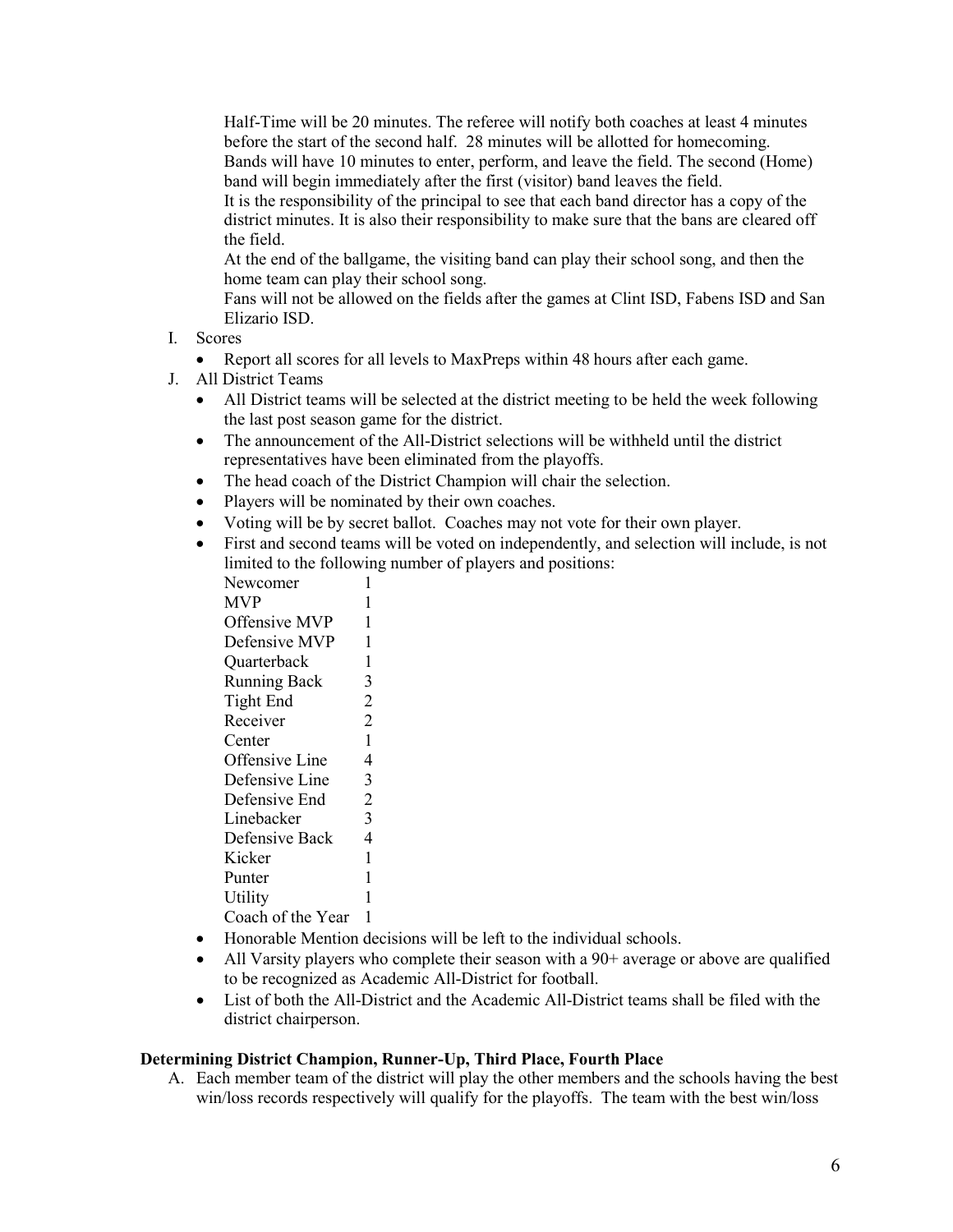record will be declared the champion. In case of a ties for the district championship, all teams will be declared co-champions and all ties will be broken before teams are placed in the playoffs.

B. If two teams are tied for first place, the team that defeated the other in head-to-head competition will be seeded #1. The other team will be seeded #2.

If three teams are tied for first place, the team that defeated the other two in head-to-head competition will be seeded  $#1$ . If the other two teams are tied for the  $#2$  position, the team that defeated the other in head-to-head competition will be seeded #2. The other team will be seeded #3. If none of the three teams defeated the other two, the procedures found in Section E will be followed.

If four teams are tied for first place, the team that defeated the other three in head-to-head competition will be seeded #1. Of the remaining three teams, the team that defeated the other two in head-to-head completion will be seeded #2. Of the remaining two teams, the team that defeated the other in head-to-head competition will be seeded #3 and the final team will be seeded #4. If none of the four teams defeated the other teams in head-to-head games, the procedures found on Section E will be followed.

C. If two teams are tied for second place, the team that defeated the other in head-to-head competition will be seeded #2. The other will be seeded #3.

If three teams are tied for second place, the team that defeated the other two in head-to-head competition will be seeded  $#2$ . If the other two teams are tied for the  $#3$  position, the team that defeated the other in head-to-head competition will be seeded #3. The other team will be seeded #4. If none of the three teams defeated the other two, the procedures found in Section E will be followed.

- D. If two teams are tied for third place, the team that defeated the other in head-to-head competition will be seeded #3. The other team will be seeded #4.
- E. In case of multiple ties and no team has defeated the other teams in head-to-head competition, the district representation shall be determined by net positive and negative points. Illustration of highest number of net positive and negative points (maximum number of points for one game is14): Team A would be the highest seed because they have the highest number of positive pints. Team B would be fourth highest seed and Team C would be third highest seed. Team D would be the second highest seed. If a ties still remains, then they will have a coin toss to break all ties.

|                          |         | <b>Team A</b> | <b>Team B</b> | <b>Team C</b> | <b>Team D</b> |
|--------------------------|---------|---------------|---------------|---------------|---------------|
| Team B beat Team A 14-13 |         | - 1           |               |               |               |
| Team C beat Team D       | $14-10$ |               |               |               |               |
| Team C beat Team B       | $10-7$  |               | $-3$          |               |               |
| Team D beat Team B 17-10 |         |               | $-7$          |               |               |
| Team A beat Team C 21-7  |         | 14            |               | $-14$         |               |
| Team A beat Team D 7-0   |         |               |               |               |               |
| Net Points               |         | 20            | -9            |               |               |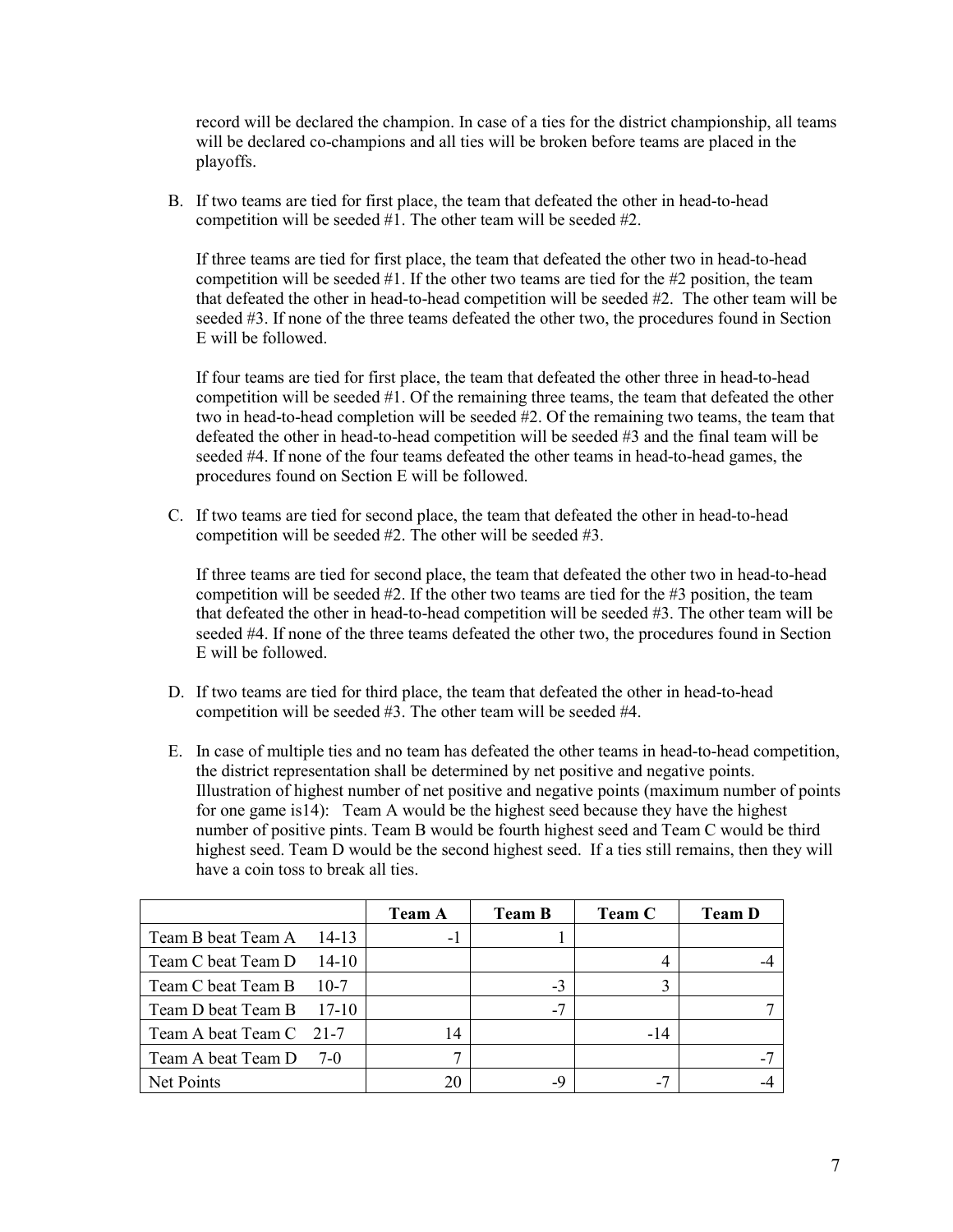- F. Overtime will be used to resolve all ties in district competition.
- G. Scoring team must try PAT before the game is officially over.

# **Volleyball**

- A. General Responsibilities
	- It shall be the responsibility of the host school (Administrator on duty) to initiate corrective measures at all District 1-4A volleyball games to prevent unusual disturbances from individuals or groups and to prevent the use of noise making instruments. (UIL CC  $&$  R 1208 (m)).
- B. Timer
	- A clock keeper is needed for score keeping and time outs. The clock keeper will be an adult, 18 years of age or older and not enrolled in school. Any violation of use of a non-adult clock keeper will result in a reprimand form the District Executive Committee (DEC). Any further violation will result in forfeiture of said contest.
- C. Scorekeeper and assistant scorekeeper
	- The scorekeeper and assistant scorekeeper at varsity matches must be an adult.
	- The home team scorebook will be the official game book.
	- The assistant score keeper accurately records the lineups on the libero tracking sheet. The libero tracker can also have clock running responsibilities
- D. Officials
	- El Paso Volleyball Officials Association (EPVOA) Chapter will be used.
	- In each varsity District 1-4A game, two officials will be used. Varsity line judges will also be EPVOA officials.
- E. Game receipts and expenses
	- The home school will keep receipts of all home games and will pay for expenses incurred in the administration of the home games.
	- All playoff receipts will be split fifty-fifty after expenses are paid, or as mutually agreed between participating schools before the contest.
	- Current 2019-2020 Athletic Activity Passes will be honored.
	- Each pass is good for admit one only to all athletic activities.
	- Passes are non-transferable.
- F. Game Ball
	- Designated by the National Federation of High Schools Volleyball Rules. Must have NFHS logo on ball.
	- The playing rules state, all panels of the ball shall be solid white or a maximum combination of three colors (with each panel being a solid color) and of which at least one-third (1/3) of the panels shall be solid white.
- G. Time schedule
	- $9<sup>th</sup>$  & JV matches at 5:30; Varsity match at 6:30. In the event officials cannot be there at the designated time, or other delayed start issued, the home team must contact the visiting team of the time change.
	- 9<sup>th</sup> & JV games will be 2 out of 3 to 25 points and cap at 30.
	- Varsity games will be 3 out of 5 to 25 points with no cap; if  $5<sup>th</sup>$  set is necessary game will be to 15 points (no cap).
	- Game dates/times may be changed upon mutual agreement by both participating schools and with notification to all involved by athletic office requesting the change.
- H. Noisemakers and Cheerleaders
	- District 1-AAAA schools will follow UIL Rules for Gymnasiums and Field Houses  $(1208$  (m)).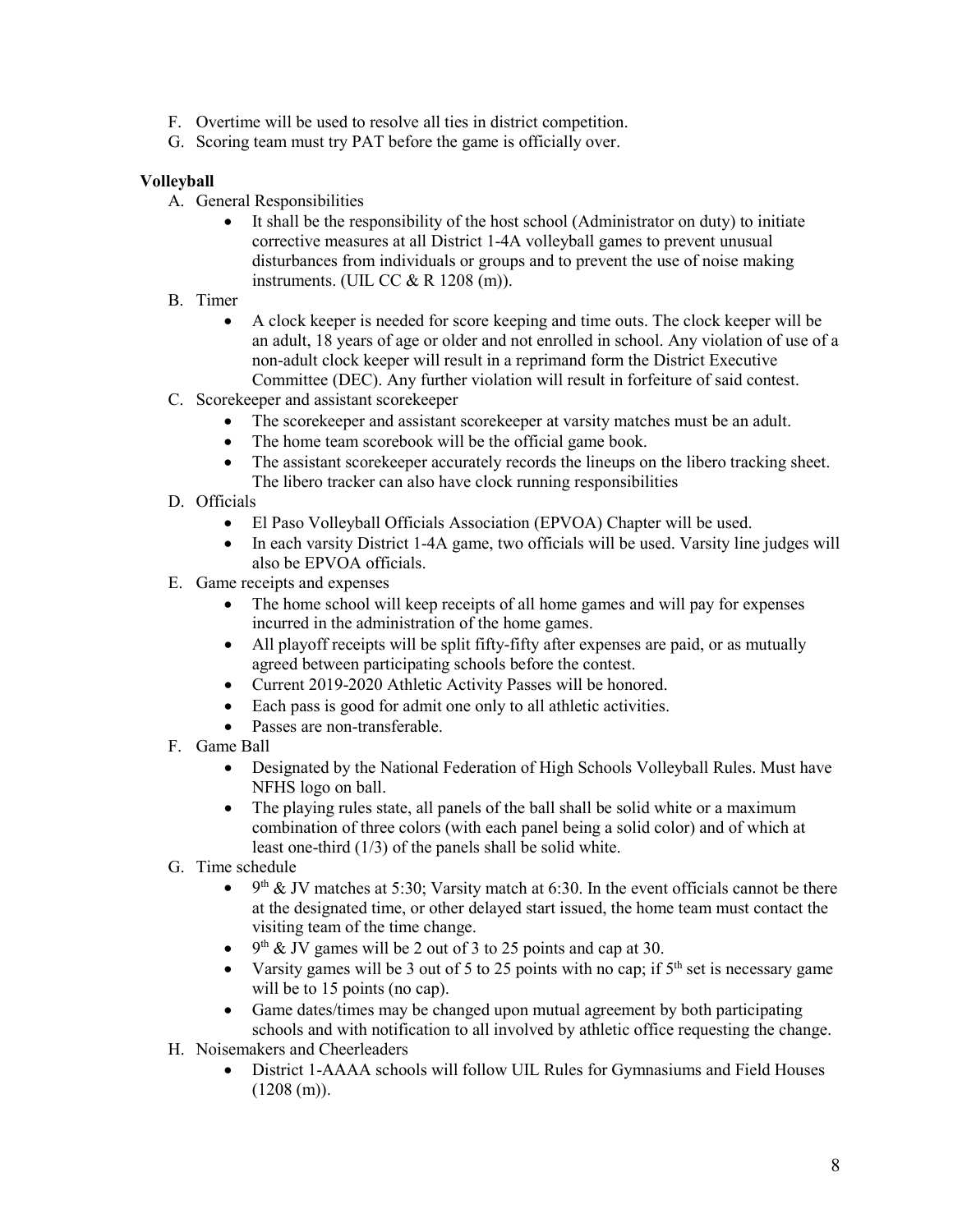- Additionally, devices that are disruptive or dangerous and other devices that detract from the game are prohibited.
- Live bands (Pep) may be used before the game, during time-outs, and between matches, but not during the game.
- The cheerleaders may use megaphones. Cheerleaders must stay on the same side as their home team.
- I. Videotaping
	- Videotaping is allowed in compliance with UIL Constitution & Contest Rules (C&CR) or by prior consent of both schools.
- J. Scores
	- Report all scores for all levels to MaxPreps within 48 hours after completion of game.
- K. All-District Honors
	- All-District selections will be held after all district representatives have been eliminated from the playoffs. the last post season match for the district.
	- Selection procedures:
		- a. Players will be nominated by the 1-4A coaches and coaches vote for their own athletes;
		- b. Sequence of nominations will rotate among schools as nominations are made for each position;
		- c. If a tied vote results, both or all will be names to the team;
		- d. First & second teams will be voted on independently with 6 to each team.
	- Specialty honors will include:

### MVP

Outstanding Hitter Outstanding Setter Defensive Specialist/Libero will not be selected to 1<sup>st</sup> Team and will be independently voted on. Newcomer of the Year will be selected form first year varsity players. Honorable Mention agreed upon by the 1-4A coaches. Coach of the Year will be selected.

- L. Academically Recognized Varsity Athletes
	- All Varsity players who complete their season with a 90+ average or above are qualified to be recognized as Academic All-District for football.
	- List of both the All-District and the Academic All-District teams shall be filed with the district chairperson.

# **Determining District Champion, Runner-Up, Third Place, Fourth Place**

- A. District Champion shall be determined by playing a round robin schedule.
	- Team with best overall win/loss record will be district champion.
	- Team will the next best win/loss record will be  $2<sup>nd</sup>$  seed.
	- Team with  $3^{rd}$  best win/loss record will be the  $3^{rd}$  seed.
	- Team with the  $4<sup>th</sup>$  best win/loss record will be the  $4<sup>th</sup>$  seed.
- B. In the event two or more teams tie for the District Championship, the teams tied will be declared District Co-Champions. The following procedure will then be used to determine seeding in the playoffs: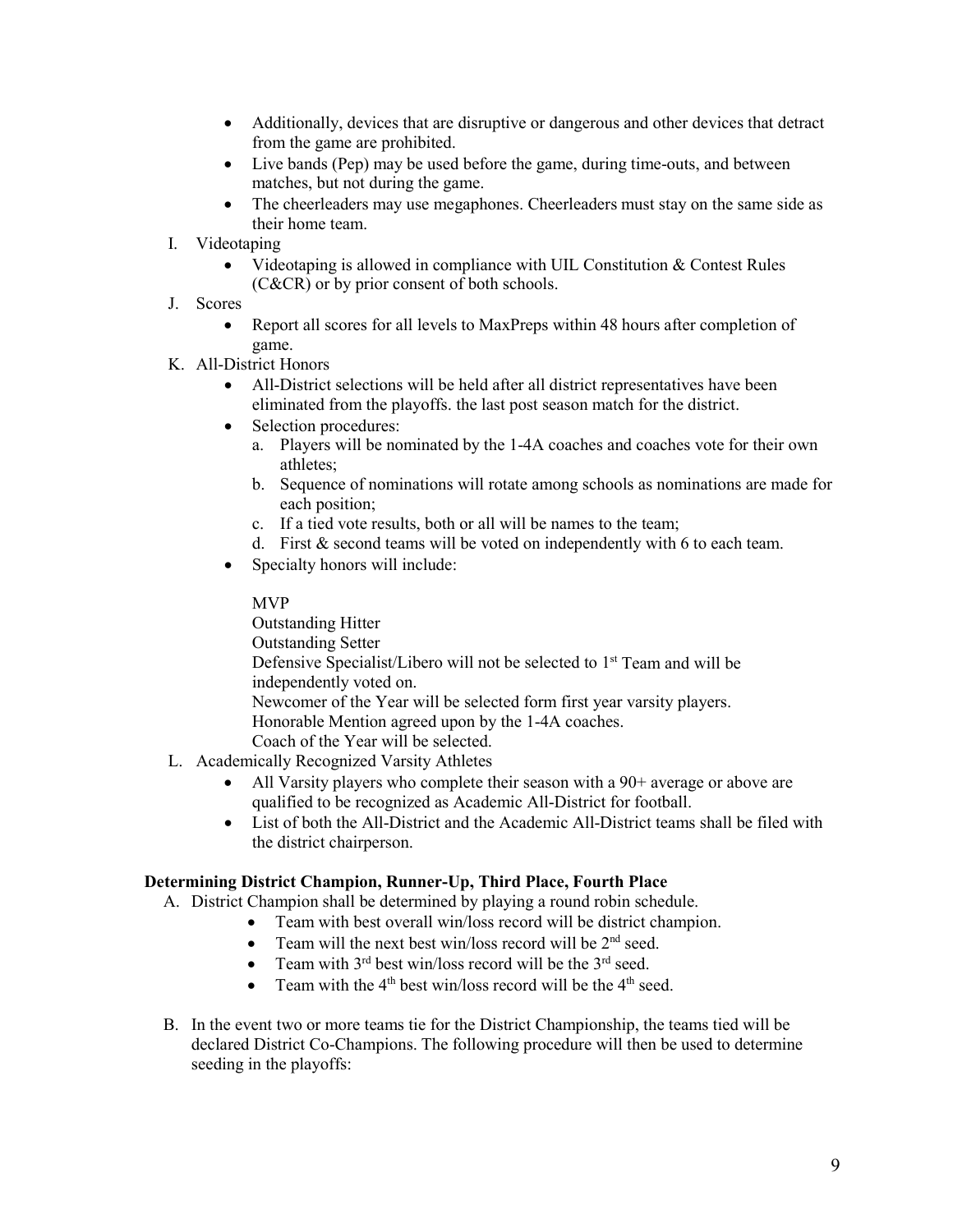- If two teams tie for the District Championship: If one team has won 2 out of 3 district matches, that team will be declared the first seed in the playoffs and the other team second seed.
- If three teams are tied for the District Championship: Teams will revert to head-to head competition as first option; if no head-to-head resolves the tie, then coaches have the option to do a coin toss for seeding or play a single elimination seeding tournament.

Coin Toss: if coaches choose to do a coin toss for seeding, odd coin will be seeded first, then remaining teams will flip for  $2<sup>nd</sup> \& 3<sup>rd</sup>$  seeds.

Seeding Tournament: if coaches agree to play a seeding tournament, a coin flip will be held and odd coin will receive a bye. Remaining teams will play a match, loser will be seeded  $3<sup>rd</sup>$  and winner will play bye team. Winner will then be seeded  $1<sup>st</sup>$  and loser will be seeded  $2<sup>nd</sup>$ .

- Four Team Playoff: in a four team playoff scenario, teams will be matched using a random selection method. There will be a maximum two rounds (four contests) to determine playoff rankings. The first round contests should be at similar times. the winners and losers of the first matches will be matched in second round contests. Both the winners and losers may choose to continue with the seeding tournament or coin flip for seeding.
- The date, site & time of the seeding tournament matches will be determined by the teams involved.

# **Basketball**

General Responsibilities

• It shall be the responsibility of the host school (Administrator on duty) to initiate corrective measures at all District 1-4A basketball games to prevent unusual disturbances from individuals or groups and to prevent the use of noise making instruments. (UIL C & C R 1208 (m)).

Timer & Scorekeeper

• For Varsity games, timers and score keepers will be responsible adults. For subvarsity games, there will be one qualified adult operating the clock and one qualified adult person keeping the score book.

**Officials** 

- El Paso Basketball Officials Association (EPBOA) Chapter will be used.
- In each varsity District 1-4A game, a three-person crew will be used based on availability.

Uniforms

- Uniforms for the home team will be white and the uniforms for the visiting team will be their dark-colored uniform.
- •

Game Ball

• The official game gall shall be NFHS approved and it should be of top grade leather or a composite ball.

Game days & times

- All 1-4A basketball games will be played according to the schedules listed below, unless there is an agreement made between the home and visiting teams for special circumstances. Any changes must be cleared through the respective athletic office.
- Regular single games: Tuesday & Fridays; JV at  $6:00$  p.m.;  $9<sup>th</sup>$  & Varsity at 7:30 p.m.
- Double Header: DO WE WANT TO STACK GAMES or PLAY SIXERS???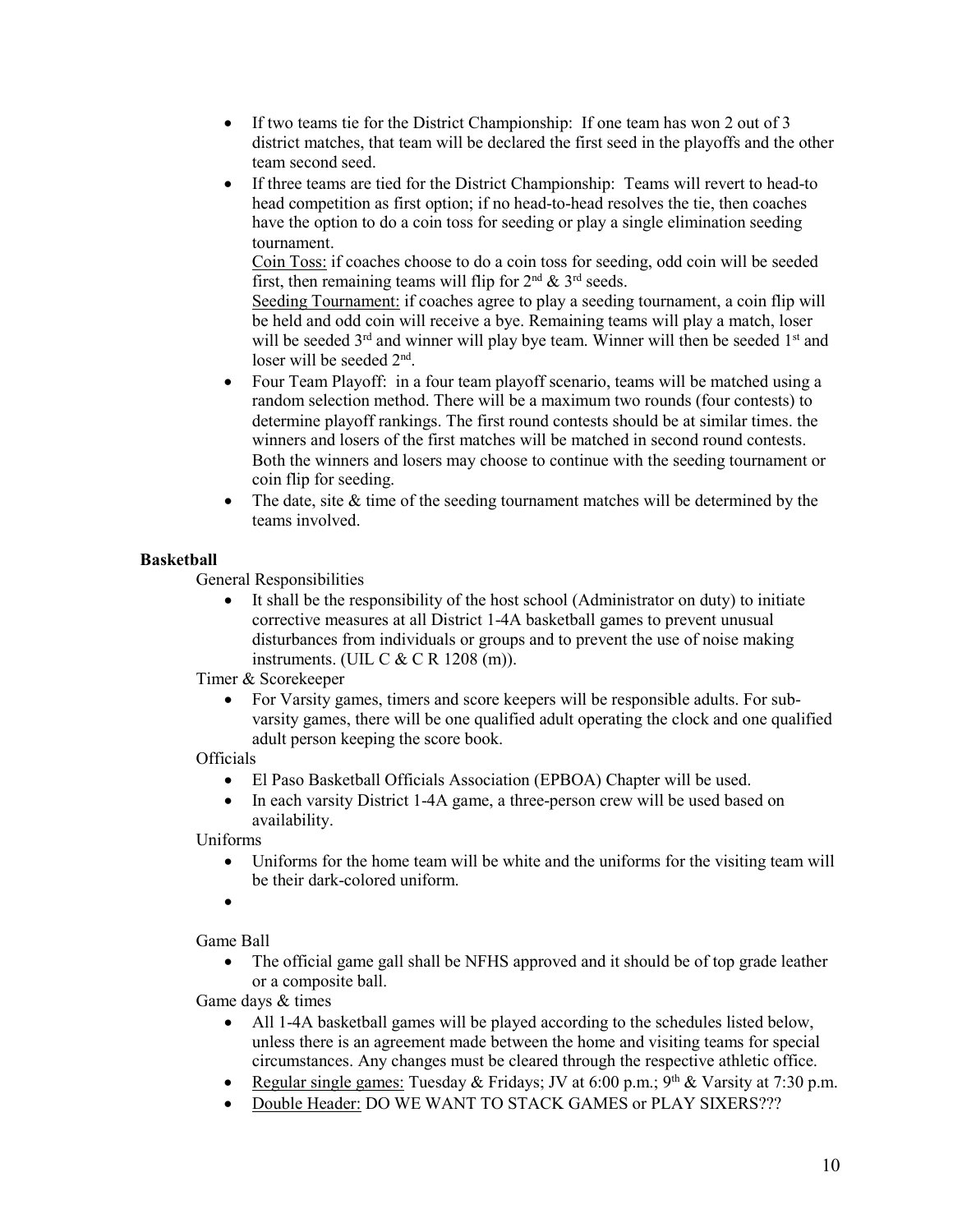Tuesday: 6:00 p.m. Varsity Boys & JV Girls

7:30 p.m. Varsity Girls & JV Boys

Thursday:  $6:00$  p.m.  $9<sup>th</sup>$  girls;  $7:30$  p.m.  $9<sup>th</sup>$  boys

Friday: 6:00 p.m. Varsity Girls & JV Boys

7:30 p.m. Varsity Boys & JV Girls

Saturday: 9:00 a.m. 9th Boys; 10:30 a.m. 9th Girls

- This schedule is set for one year using the corresponding calendar dates with the playing sited reversed the second year.
- Quarter, Warm-Up and Half-Time Length
- Warm-up shall not exceed 15 minutes at Varsity games and 10 minutes between JV  $&$  9<sup>th</sup> grade games.
- Half-time shall not exceed 10 minutes for varsity games and 6 minutes for subvarsity games. Coaches are urged to use only the warm-up time allowed in the district rules so the games may begin as scheduled.

Noisemakers, Bands and Cheerleaders

- District 1-AAAA schools will follow UIL Rules for Gymnasiums and Field Houses  $(1208$  (m)).
- Additionally, devices that are disruptive or dangerous and other devices that detract from the game are prohibited.
- Live bands (Pep) may be used before the game, during time-outs, and half-time, but not during the game. Live bands must be seated in the stands to ensure the safety of the band present.

• The cheerleaders may use megaphones but not spectator.

Videotaping

Videotaping is allowed in compliance with UIL Constitution  $&$  Contest Rules (C&CR) or by prior consent of both schools.

Scores

• Report all scores for all levels to MaxPreps within 48 hours after completion of game.

All-District Honors

- All-District selections will be held after all district representatives have been eliminated from the playoffs. The district chairperson will determine the site and all teams must be represented at this meeting.
- Selection procedures:
	- a. Players will be nominated by the 1-4A coaches and coaches vote for their own athletes;
	- b. If two players are tied for the top eight All-District positions, both players will be included on the All-District teams.
	- c. All schools must be represented on the All-District Team.
- Honors will include:

MVP

Newcomer of the Year

Defensive MVP

First Team (8)

Second Team (4)

Honorable Mention decisions will be left to individual schools/coaches.

Academically Recognized Varsity Athletes

• All Varsity players who complete their season with a 90+ average or above are qualified to be recognized as Academic All-District for football.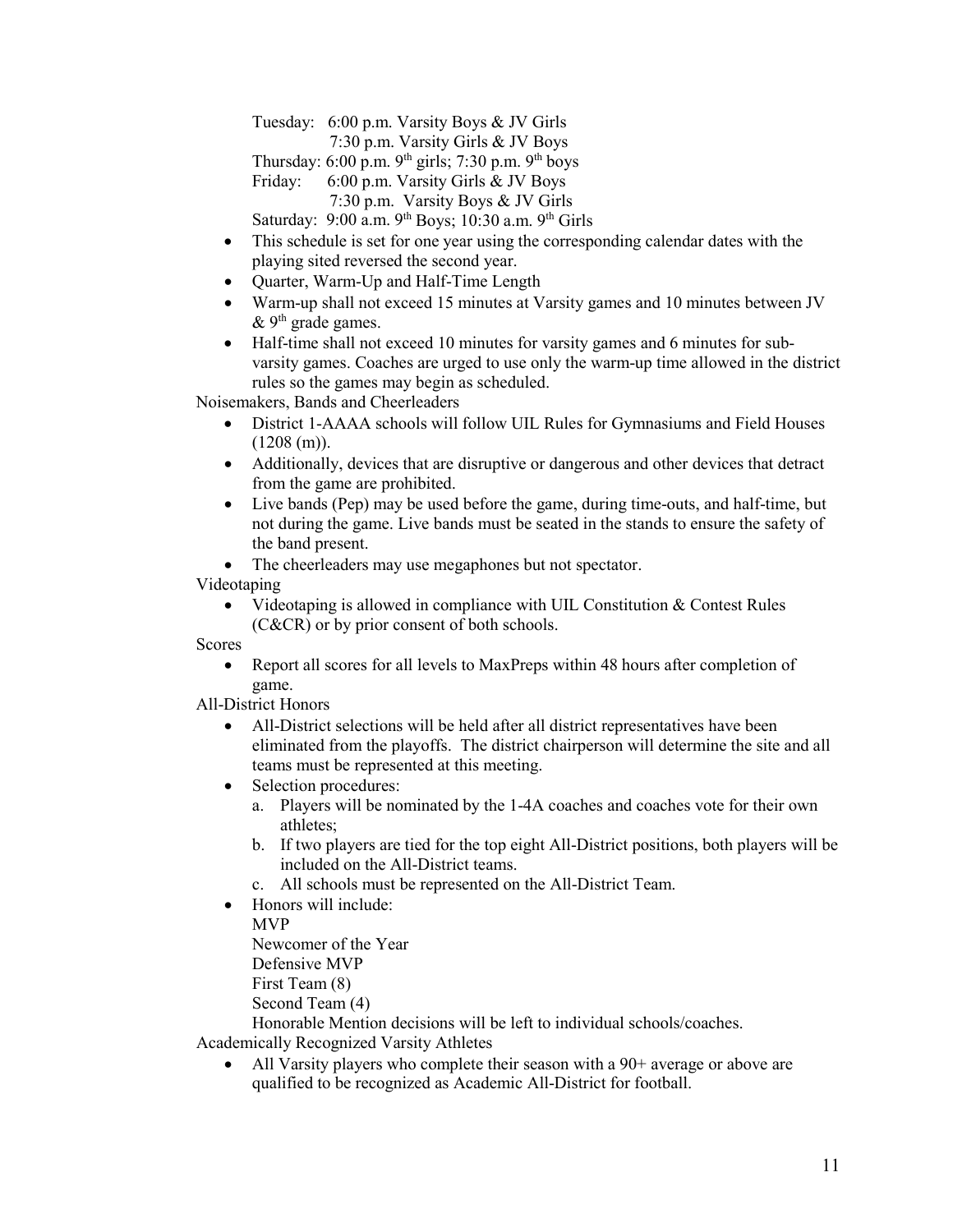• List of both the All-District and the Academic All-District teams shall be filed with the district chairperson.

# **Determining District Champion, Runner-Up, Third Place, Fourth Place**

- A. District Champion shall be determined by playing a round robin schedule.
	- Team with best overall win/loss record will be district champion.
		- Team will the next best win/loss record will be  $2<sup>nd</sup>$  seed.
		- Team with  $3^{rd}$  best win/loss record will be the  $3^{rd}$  seed.<br>• Team with the  $4^{th}$  best win/loss record will be the  $4^{th}$  se
		- Team with the  $4<sup>th</sup>$  best win/loss record will be the  $4<sup>th</sup>$  seed.
- B. In the event two or more teams tie for the District Championship, the teams tied will be declared District Co-Champions. The following procedure will then be used to determine seeing in the playoffs:
	- If two teams tie for the District Championship: If one team has won 2 out of 3 district matches, that team will be declared the first seed in the playoffs and the other team second seed.
	- If three teams are tied for the District Championship: Teams will revert to head-to head competition as first option; if no head-to-head resolves the tie, then coaches have the option to do a coin toss for seeding or play a single elimination seeding tournament.

Coin Toss: if coaches choose to do a coin toss for seeding, odd coin will be seeded first, then remaining teams will flip for  $2<sup>nd</sup>$  &  $3<sup>rd</sup>$  seeds.

Seeding Tournament: if coaches agree to play a seeding tournament, a coin flip will be held and odd coin will receive a bye. Remaining teams will play a match, loser will be seeded  $3<sup>rd</sup>$  and winner will play bye team. Winner will then be seeded  $1<sup>st</sup>$  and loser will be seeded 2nd.

- Four Team Playoff: in a four team playoff scenario, teams will be matched using a random selection method. There will be a maximum two rounds (four contests) to determine playoff rankings. The first round contests should be at similar times. the winners and losers of the first matches will be matched in second round contests. Both the winners and losers may choose to continue with the seeding tournament or coin flip for seeding.
- The date, site & time of the seeding tournament matches will be determined by the teams involved.

# **Baseball**

- A. General Responsibilities
	- It shall be the responsibility of the host school (Administrator on duty) to initiate corrective measures at all District 1-4A baseball games to prevent unusual disturbances from individuals or groups and to prevent the use of noise making instruments. (UIL C  $&$  C R 1208 (m)).
- B. District games:
	- Schools will play each other three times in a round robin format.
- C. Pitch counter
	- For all Varsity games, pitch count sheets must be submitted to the DEC chairperson & respective athletic director within 24 hours after completion of the game. DEC Chairperson: Gary Rundell, [gary.rundell@clint.net](mailto:gary.rundell@clint.net) Fax: 915-855-2503
	- For JV & developmental games, pitch counts must be submitted to respective athletic office within 24 hours after completion of the game.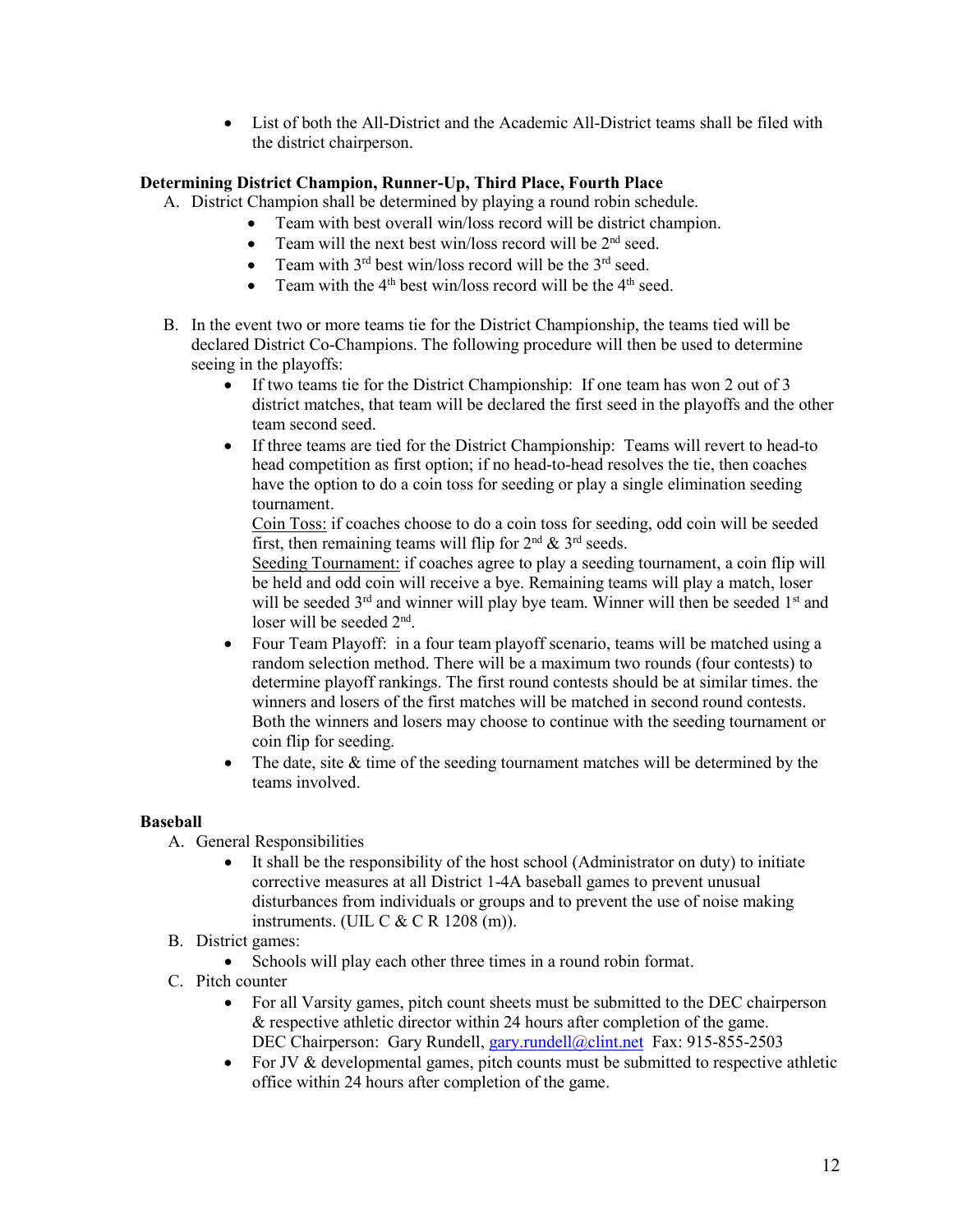- D. Officials
	- El Paso Umpires Association (EPUA) Chapter will be used.
	- In each varsity District 1-4A game, a two or three-person crew will be used based on availability.
- E. Postponements
	- Varsity: Games will be made up on the  $1<sup>st</sup>$  available playing date following UIL guidelines. If a district game has been started and has not been completed prior to 4  $\frac{1}{2}$  or 5 innings, then the contest will continue from the point of when it was postponed.
- F. Game Ball & Chest Protector
	- Diamond D1 Pro (NFHS/NOCDSE) baseballs will be used for Varsity and Sub-Varsity games.
	- A 2020 NOCSAE certified chest protector using 1 of the 3 allowable options (MS and HS)
- G. Game days & times
	- All 1-4A baseball games will be played according to the schedules listed below, unless there is an agreement made between the home and visiting teams for special circumstances. Any changes must be cleared through the respective athletic office. 4:00 p.m. for all Varsity & JV games played during a weekday. JV will be played at opposite site of Varsity game. Fields with lights will play at 6:00 PM. Saturday games will be played at 10:00 a.m. JV will be played at opposite site of Varsity game.
- H. Ten-Run Rule
	- Varsity: 10 run rule after 5 innings will be used.
	- JV/Developmental: 15 run rule after 2 innings  $\&$  10 runs after 5 innings will be used.
- I. Noisemakers, Bands and Cheerleaders
	- District 1-AAAA schools will follow UIL Rules for Gymnasiums and Field Houses  $(1208(m)).$
	- Releasing balloons is prohibited at UIL events held outdoors.
	- Additionally, devices that are disruptive or dangerous and other devices that detract from the game are prohibited.
	- Live bands (Pep) or music may be used before the game, during time-outs, and halftime, but not during the game. Live bands must be seated in the stands to ensure the safety of the band present.
	- The cheerleaders may use megaphones but not spectator.
- J. Videotaping
	- Videotaping is allowed in compliance with UIL Constitution & Contest Rules (C&CR) or by prior consent of both schools.
- K. Scores
	- Report all scores for all levels to MaxPreps within 48 hours after completion of game.
- L. All-District Honors
	- All-District selections will be held after all district representatives have been eliminated from the playoffs. The district chairperson will determine the site and all teams must be represented at this meeting.
	- Selection procedures:
		- a. The coach of the District Champion will conduct the meeting.
		- b. Players will be nominated by the 1-4A coaches and coaches vote for their own athletes.
		- c. Honorable Mention will be left to coach's discretion.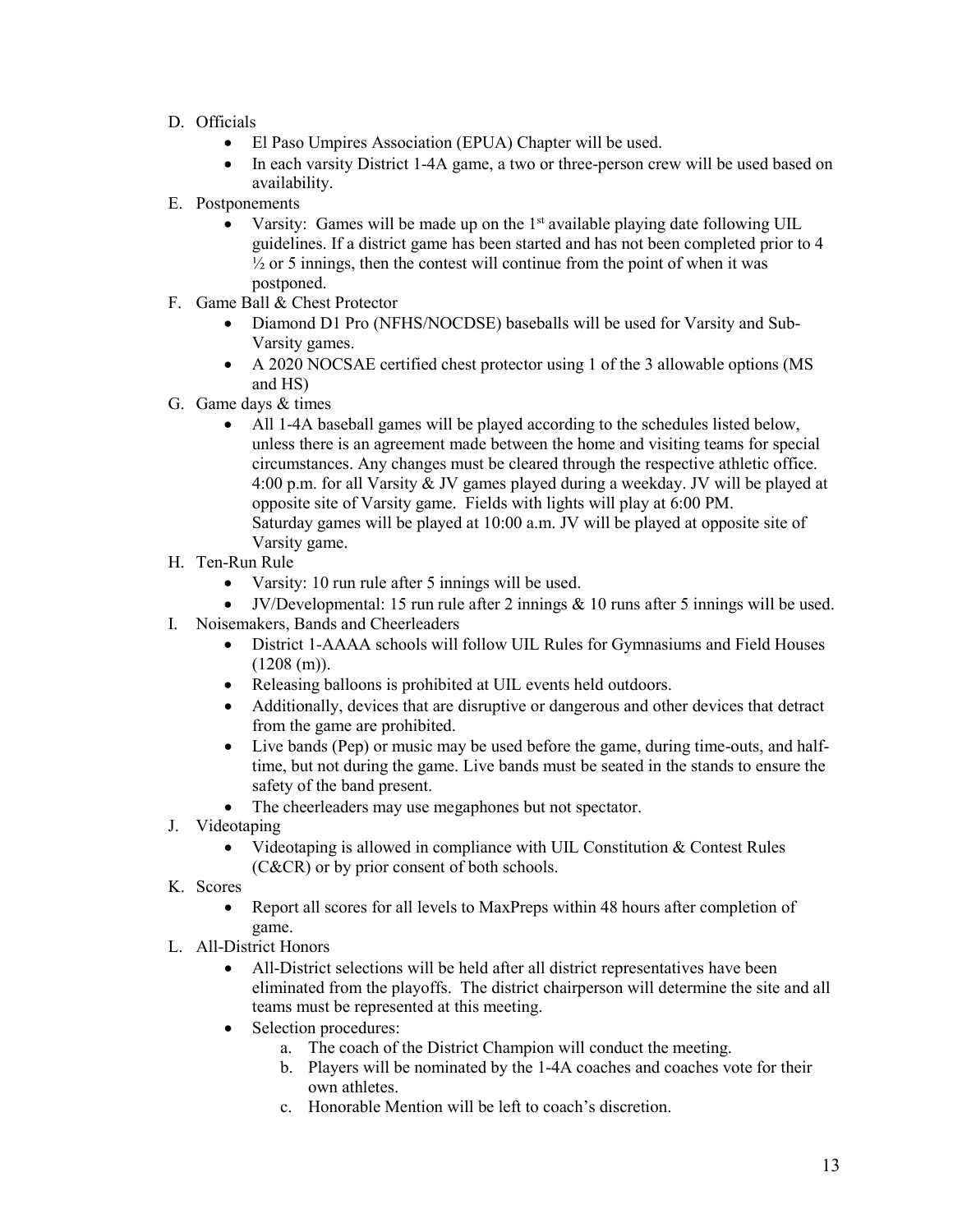| d.<br>Honors will include: |                     |          |
|----------------------------|---------------------|----------|
| <b>MVP</b>                 |                     |          |
| <b>Offensive MVP</b>       |                     |          |
| Defensive MVP              |                     |          |
| Newcomer of the Year       |                     |          |
| Coach of the Year          |                     |          |
| 1st Team                   | <b>Position</b>     | 2nd Team |
| 3                          | Pitchers            | 3        |
| 1                          | Catcher             | 1        |
| 1                          | 1st Base            | 1        |
| 1                          | 2nd Base            | 1        |
| 1                          | 3rd Base            | 1        |
| 1                          | Short Stop          | 1        |
| 4                          | <b>Out Fielders</b> | 4        |
| 1                          | DH                  | 1        |
|                            | Utility             | 1        |

### **Determining District Champion, Runner-Up, Third Place, Fourth Place**

- A. District Champion shall be determined by playing a round robin schedule.
	- Team with best overall win/loss record will be district champion.
	- Team will the next best win/loss record will be  $2<sup>nd</sup>$  seed.
	- Team with  $3^{rd}$  best win/loss record will be the  $3^{rd}$  seed.
	- Team with the  $4<sup>th</sup>$  best win/loss record will be the  $4<sup>th</sup>$  seed.
- B. In the event two or more teams tie for the District Championship, the teams tied will be declared District Co-Champions. The following procedure will then be used to determine seeing in the playoffs:
	- If two teams tie for the District Championship: If one team has won 2 out of 3 district matches, that team will be declared the first seed in the playoffs and the other team second seed.
	- If three teams are tied for the District Championship: Teams will revert to head-to head competition as first option; if no head-to-head resolves the tie, then coaches have the option to do a coin toss for seeding or play a single elimination seeding tournament.

Coin Toss: if coaches choose to do a coin toss for seeding, odd coin will be seeded first, then remaining teams will flip for  $2<sup>nd</sup> \& 3<sup>rd</sup>$  seeds.

Seeding Tournament: if coaches agree to play a seeding tournament, a coin flip will be held and odd coin will receive a bye. Remaining teams will play a match, loser will be seeded  $3<sup>rd</sup>$  and winner will play bye team. Winner will then be seeded  $1<sup>st</sup>$  and loser will be seeded 2nd.

• Four Team Playoff: in a four team playoff scenario, teams will be matched using a random selection method. There will be a maximum two rounds (four contests) to determine playoff rankings. The first round contests should be at similar times. the winners and losers of the first matches will be matched in second round contests. Both the winners and losers may choose to continue with the seeding tournament or coin flip for seeding.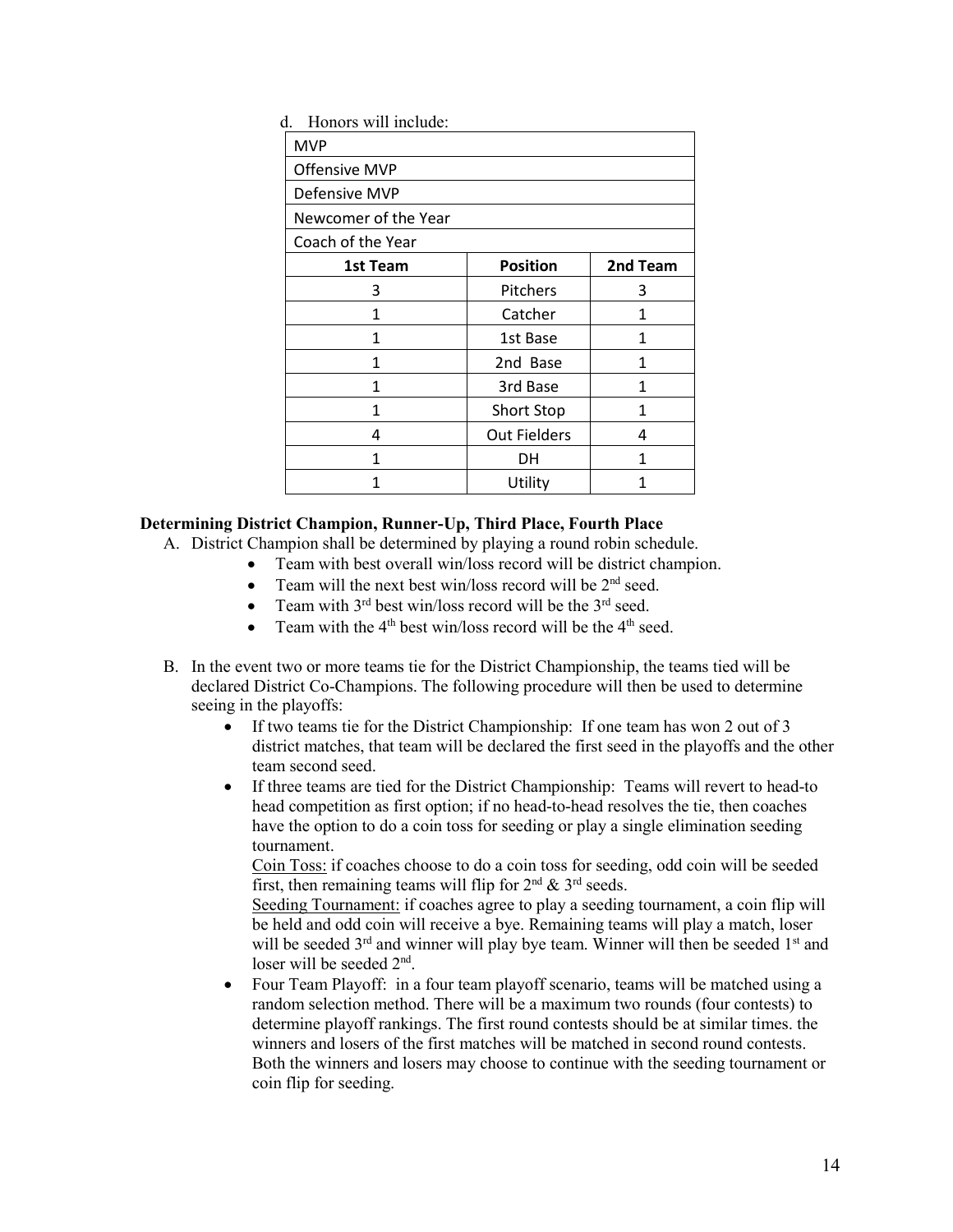• The date, site & time of the seeding tournament matches will be determined by the teams involved.

# **Softball**

- A. General Responsibilities
	- It shall be the responsibility of the host school (Administrator on duty) to initiate corrective measures at all District 1-4A Softball games to prevent unusual disturbances from individuals or groups and to prevent the use of noise making instruments. (UIL C & C R 1208 (m)).
- B. District games:
	- Schools will play each other three times in a round robin format.
- C. Officials
	- El Paso Softball Umpires Association (EPSUA) Chapter will be used.
	- In each varsity District 1-4A game, a two or three-person crew will be used based on availability.
- D. Postponements
	- Varsity: Games will be made up on the  $1<sup>st</sup>$  available playing date following UIL guidelines. If a district game has been started and has not been completed prior to 4  $\frac{1}{2}$  or 5 innings, then the contest will continue from the point of when it was postponed.
	- JV/Developmental games will not be rescheduled.
- E. Game Ball
	- NFHS certified balls will be used for all games
- F. Game days & times
	- All 1-4A baseball games will be played according to the schedules listed below, unless there is an agreement made between the home and visiting teams for special circumstances. Any changes must be cleared through the respective athletic office. 4:00 p.m. for all Varsity & JV games played during a weekday. JV will be played at opposite site of Varsity game. Fields with lights will play at 6:00 PM Saturday games will be played at 10:00 a.m. JV will be played at opposite site of Varsity game.
- G. Ten-Run Rule
	- Varsity: 10 run rule after 5 innings will be used.
	- JV/Developmental: 15 run rule after 2 innings  $\&$  10 runs after 5 innings will be used.
- H. Noisemakers, Bands and Cheerleaders
	- District 1-AAAA schools will follow UIL Rules for Gymnasiums and Field Houses  $(1208$  (m)).
	- Releasing balloons is prohibited at UIL events held outdoors.
	- Additionally, devices that are disruptive or dangerous and other devices that detract from the game are prohibited.
	- Live bands (Pep) or music may be used before the game, during time-outs, and halftime, but not during the game. Live bands must be seated in the stands to ensure the safety of the band present.
	- The cheerleaders may use megaphones but not spectator.
- I. Videotaping
	- Videotaping is allowed in compliance with UIL Constitution  $&$  Contest Rules (C&CR) or by prior consent of both schools.
- J. Scores
	- Report all scores for all levels to MaxPreps within 48 hours after completion of game.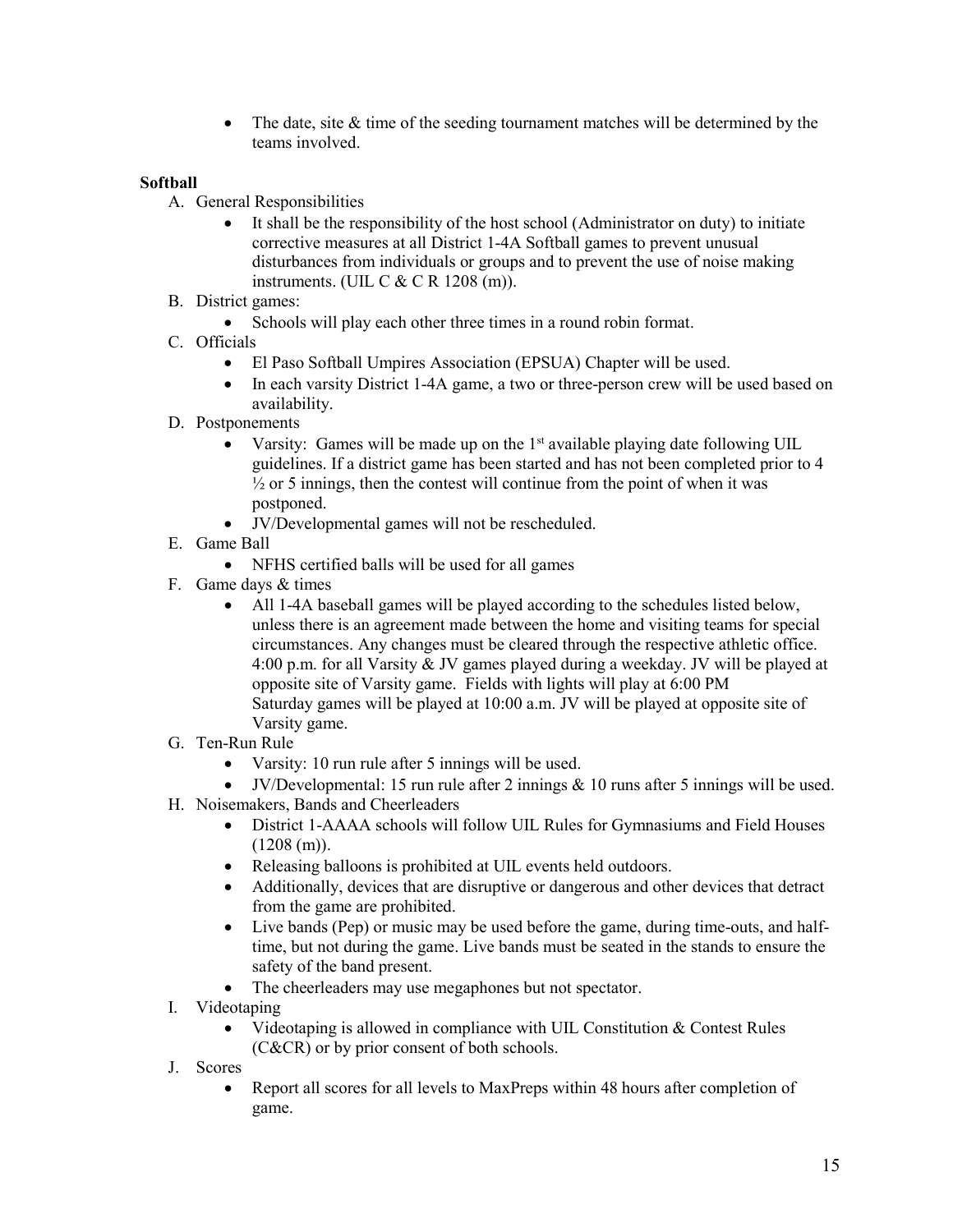### K. All-District Honors

- All-District selections will be held after all district representatives have been eliminated from the playoffs. The district chairperson will determine the site and all teams must be represented at this meeting.
- Selection procedures:
	- e. The coach of the District Champion will conduct the meeting.
	- f. Players will be nominated by the 1-4A coaches and coaches vote for their own athletes.
	- g. Honorable Mention will be left to coach's discretion.
	- h. Honors will include:

| <b>MVP</b>           |                     |          |
|----------------------|---------------------|----------|
| <b>Offensive MVP</b> |                     |          |
| Defensive MVP        |                     |          |
| Newcomer of the Year |                     |          |
| Coach of the Year    |                     |          |
| 1st Team             | <b>Position</b>     | 2nd Team |
| 2                    | Pitchers            | 2        |
| 1                    | Catcher             | 1        |
| 1                    | 1st Base            | 1        |
| 1                    | 2nd Base            | 1        |
| 1                    | 3rd Base            | 1        |
| 1                    | Short Stop          | 1        |
| 4                    | <b>Out Fielders</b> | 4        |
| 1                    | DH                  |          |
|                      | Utility             |          |

# **Determining District Champion, Runner-Up, Third Place, Fourth Place**

- A. District Champion shall be determined by playing a round robin schedule.
	- Team with best overall win/loss record will be district champion.<br>• Team will the next best win/loss record will be  $2<sup>nd</sup>$  seed
	- Team will the next best win/loss record will be 2<sup>nd</sup> seed.
	- Team with  $3<sup>rd</sup>$  best win/loss record will be the  $3<sup>rd</sup>$  seed.
	- Team with the  $4<sup>th</sup>$  best win/loss record will be the  $4<sup>th</sup>$  seed.
- B. In the event two or more teams tie for the District Championship, the teams tied will be declared District Co-Champions. The following procedure will then be used to determine seeing in the playoffs:
	- If two teams tie for the District Championship: If one team has won 2 out of 3 district matches, that team will be declared the first seed in the playoffs and the other team second seed.
	- If three teams are tied for the District Championship: Teams will revert to head-to head competition as first option; if no head-to-head resolves the tie, then coaches have the option to do a coin toss for seeding or play a single elimination seeding tournament.

Coin Toss: if coaches choose to do a coin toss for seeding, odd coin will be seeded first, then remaining teams will flip for  $2<sup>nd</sup> \& 3<sup>rd</sup>$  seeds.

Seeding Tournament: if coaches agree to play a seeding tournament, a coin flip will be held and odd coin will receive a bye. Remaining teams will play a match, loser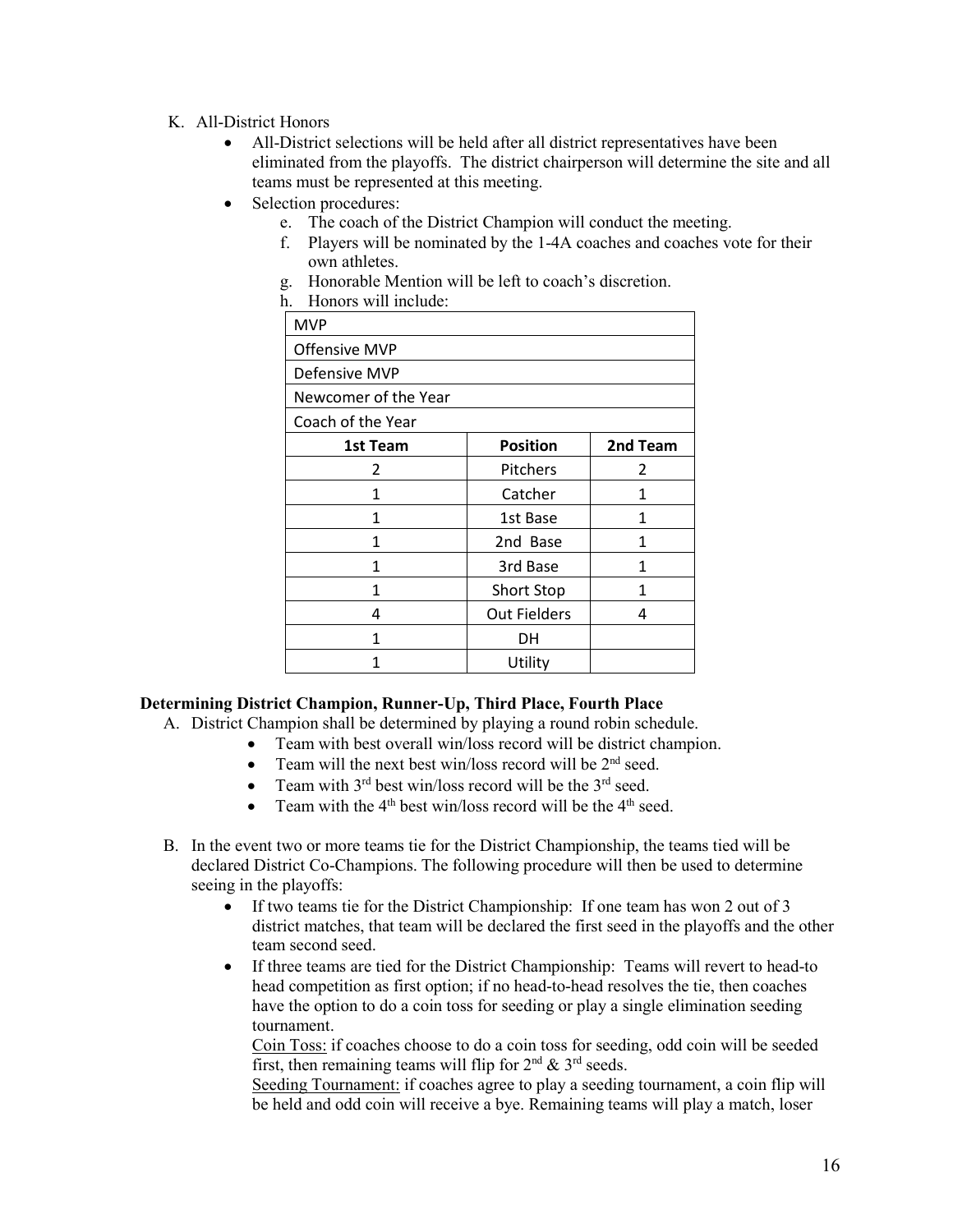will be seeded  $3<sup>rd</sup>$  and winner will play bye team. Winner will then be seeded  $1<sup>st</sup>$  and loser will be seeded 2nd.

- Four Team Playoff: in a four team playoff scenario, teams will be matched using a random selection method. There will be a maximum two rounds (four contests) to determine playoff rankings. The first round contests should be at similar times. the winners and losers of the first matches will be matched in second round contests. Both the winners and losers may choose to continue with the seeding tournament or coin flip for seeding.
- The date, site  $&$  time of the seeding tournament matches will be determined by the teams involved.

### **Soccer**

- A varsity district game tied at the end of regulation will go immediately into Penalty Kicks.
- JV Boys and girls games ending in a tie will not have a Penalty Kicks (games will be recorded as a tie).
- Soccer Tournament games can be limited to thirty minute halves with a ten minute halftime.
- JV teams will play three times in a double round format to determine the 1AAAA Varsity & JV Boys and Girls Championships.
- JV boys and girls games will consist of two 35 minute halves and will not have shoot-outs.
- A. General Responsibilities
	- It shall be the responsibility of the host school (Administrator on duty) to initiate corrective measures at all District 1-4A Soccer games to prevent unusual disturbances from individuals or groups and to prevent the use of noise making instruments. (UIL C  $&$  C R 1208 (m)).
- B. District games:
	- Schools will play each other two (OR THREE) times in a round robin format.
- C. Officials
	- Soccer Referee Association of El Paso (SRAEP) Chapter will be used.
	- In each varsity District 1-4A game, a two or three-person crew will be used based on availability.
- D. Postponements
	- Varsity: Games will be made up on the  $1<sup>st</sup>$  available playing date following UIL guidelines. If a district game has been started and has not been completed, then the contest will continue from the point of when it was postponed.
- E. Game Ball
	- NFHS/UIL approved Soccer balls will be used for all games.
- F. Game days & times
	- Varsity and boys and girls will play on Tuesdays and Fridays.
	- JV boys and girls will play on Wednesdays and Saturdays.
- G. Noisemakers, Bands and Cheerleaders
	- District 1-AAAA schools will follow UIL Rules for Gymnasiums and Field Houses  $(1208(m)).$
	- Releasing balloons is prohibited at UIL events held outdoors.
	- Additionally, devices that are disruptive or dangerous and other devices that detract from the game are prohibited.
	- Live bands (Pep) or music may be used before the game, during time-outs, and halftime, but not during the game. Live bands must be seated in the stands to ensure the safety of the band present.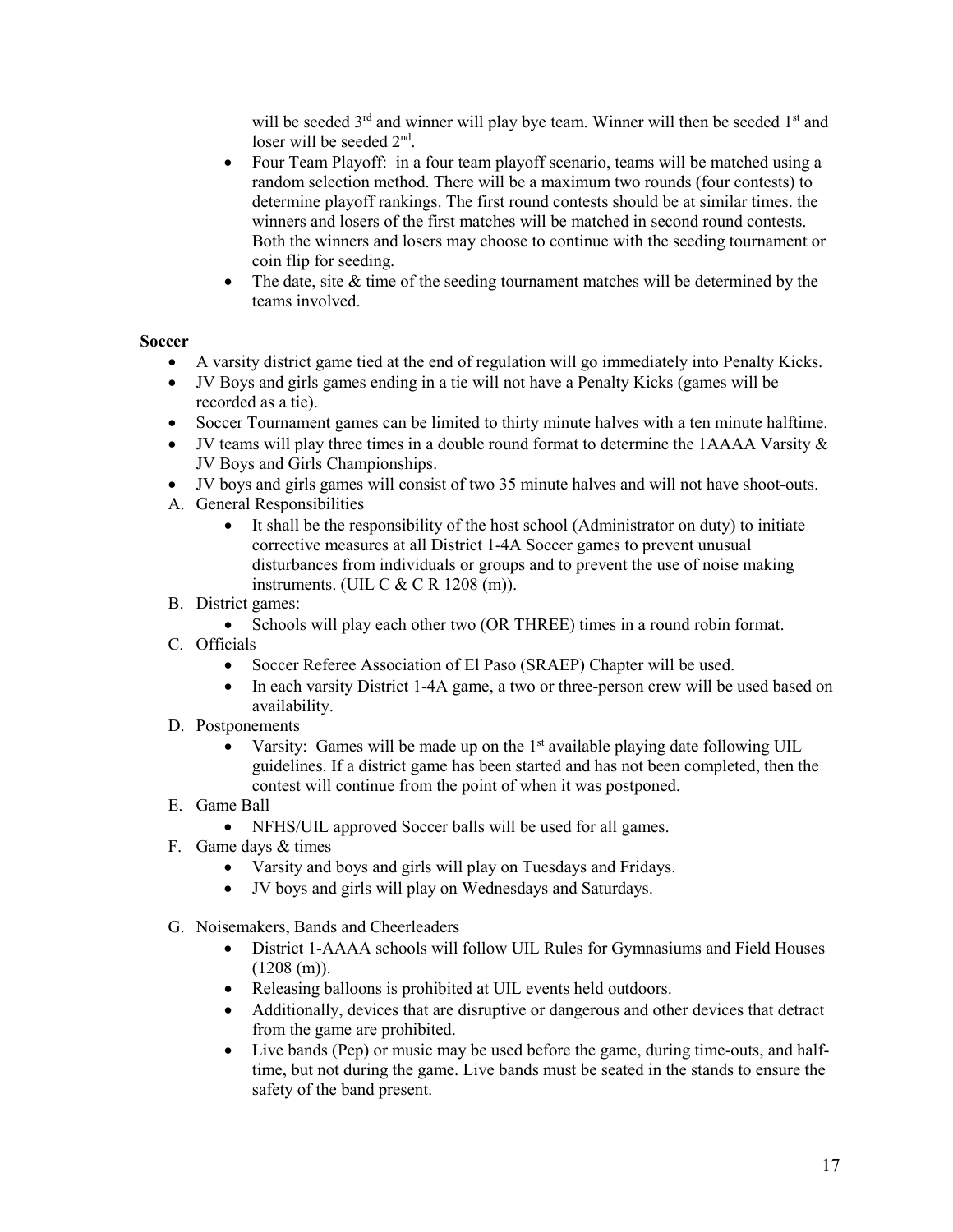- The cheerleaders may use megaphones but not spectator.
- H. Videotaping
	- Videotaping is allowed in compliance with UIL Constitution & Contest Rules (C&CR) or by prior consent of both schools.
- I. Scores
	- Report all scores for all levels to MaxPreps within 48 hours after completion of game.
- J. All-District Honors
	- All-District selections will be held after all district representatives have been eliminated from the playoffs. The district chairperson will determine the site and all teams must be represented at this meeting.
	- Selection procedures:
		- a. The coach of the District Champion will conduct the meeting.
		- b. Players will be nominated by the 1-4A coaches and coaches vote for their own athletes.
		- c. Honorable Mention will be left to coach's discretion.
		- d. Honors will include:

### **INDIVIDUAL SPORTS**

In all individual sports the following organization chart will be followed for District Tournaments/meets:

- Will have a meet referee to handle official rulings.
- Will have a meet director (Administrative Duties)
- Will form a Games Committee (Appointed and approved by the coaches prior to competition)
- Violation must be brought forth by coaches, administrators, or officials in writing within ten minutes of alleged violation.
- Referee rules on alleged violation.
- Appeals of the referee's decision must be made in writing to the meet referee. The meet referee will turn appeal over to the Games Committee for a ruling. (Ruling must be appealable.)
- Games Committee's decisions are final.

### **Cross Country**

- The varsity district championship will be determined at the 1-6A, 1-5A, 2-5A & 1-4A meet to be held at the Chamizal.
- The sub-varsity championship will consist of  $9<sup>th</sup>$  and Open divisions and be determined at a site to be announced.
- All entries are due on the date announced by the host district and school.
- All team members will adhere to UIL uniform rules.
- Seniors may compete in the Open Division if there is a complete varsity team.

### **Golf**

• Each team will provide at least three (3) monitors for the 1-4A Tournament.

### **TEAM TENNIS**

### **District Play**

• District play will consist of a single round robin and a district tournament.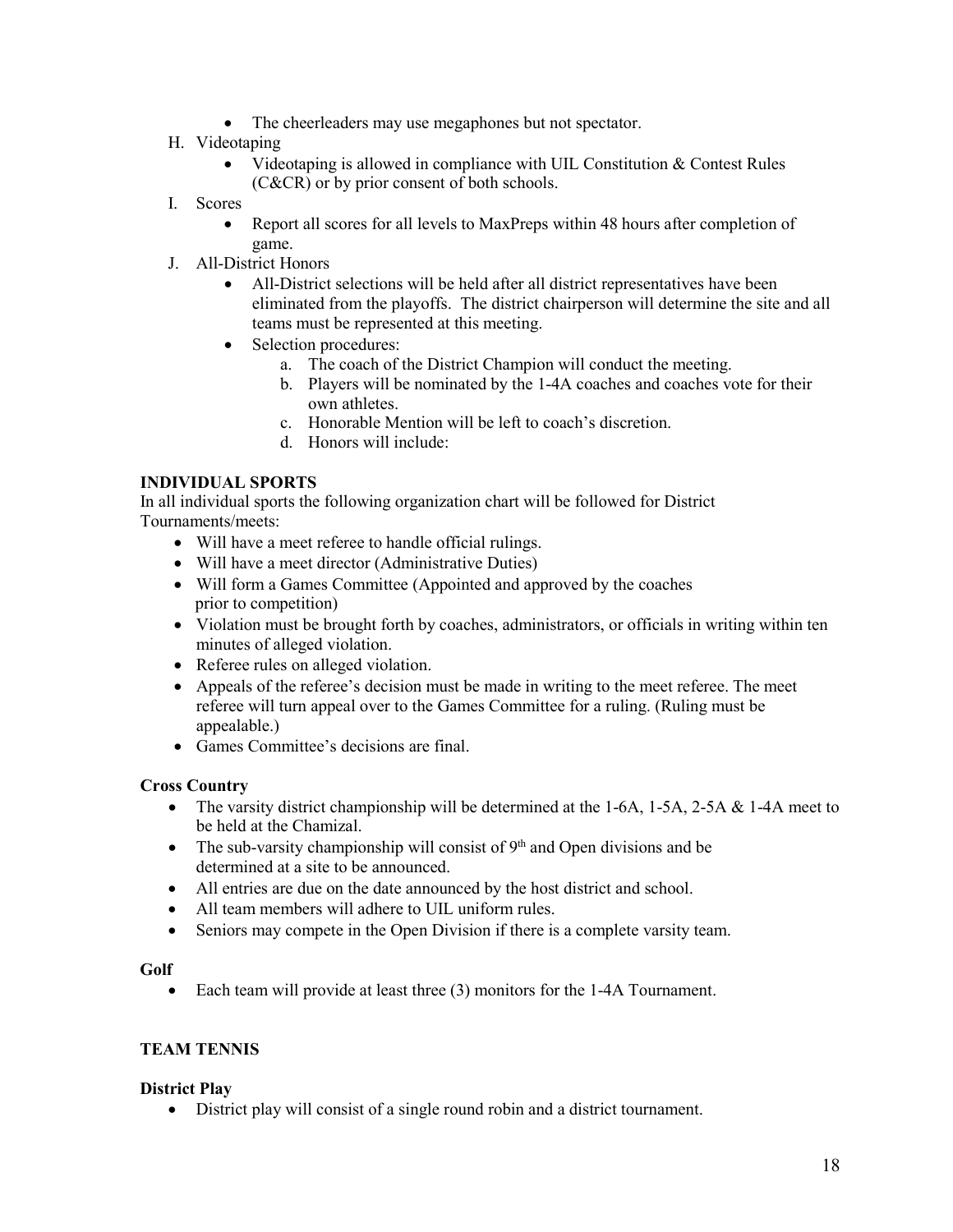- Round robin play results will be used for seeding purposes in the district tournament.
- The district tournament will determine the district champion and the regional qualifier.

### **Round Robin Play:**

- Coaches will turn in a ladder prior to the beginning of round robin play for each team.
- A district match will begin fifteen minutes after the visiting team arrives on site.
- When a team reaches ten points, they will be declared the winner.
- Once a team has been declared the winner, the following will occur: \*All remaining competition will continue unless both coaches agree to stop. \*If competition continues, all matches in progress will continue as started and if a  $3<sup>rd</sup>$  set is needed, it will be a super set. All new matches will be a pro-set.

\*All matches after a winner is declared will stop in the event day light becomes a safety factor.

- Players may move one position on the ladder per district match during the entire round robin play.
- If a team gains a new player, ladders will be re-ranked to reflect proper strength order and submitted to the athletic office immediately.
- Substitutions:

**Singles**: All players lower in the line-up move up to fill the vacant spot and the alternate becomes the #6 player. A player moved for substitution may return to the line-up for the next team match, but only to the position vacated. All other players will return to their original positions.

**Doubles/Mixed Doubles:** In round robin play, if a coach substitutes for one member due to injury, grades, illness, discipline, etc., teams will be re-ranked according to the strength for that day/match. The teams may only be moved one spot from the original ladder order. If both members are replaced, the lower teams move up and the alternate pair becomes the #3 team.

# **District Tournament:**

- District tournament will be single elimination.
- Matches will be played at the higher seeded school's facility.
- When a team reaches 10 points, they will be declared the winner (all play will stop at that point).
- Coaches will turn in a tournament ladder for the district tournament.
	- o Any new player must be inserted in proper strength order.
	- o Players may move only moved one spot on the tournament ladder in respect to their position on the round robin ladder at their last district match.
	- o A mixed doubles player may be moved from mixed to any position in regular doubles as long as the teams are ranked in strength order.
- Tournament bracket:
	- o Will have the #1 seed on one side and the #2 seed on the other. The top of the bracket will have #1 vs. #8/9, #4 vs. #5. The bottom part of the bracket will have #3 vs. #6, #2 vs. #7.
	- o Any protest involving the seeding of the district tournament must be submitted in writing to the athletic office by 10:00 am the day after the seeding meeting.
	- o Seeding criteria:
		- 1. Round robin record
		- 2. Head to head competition
		- 3. Coin flip